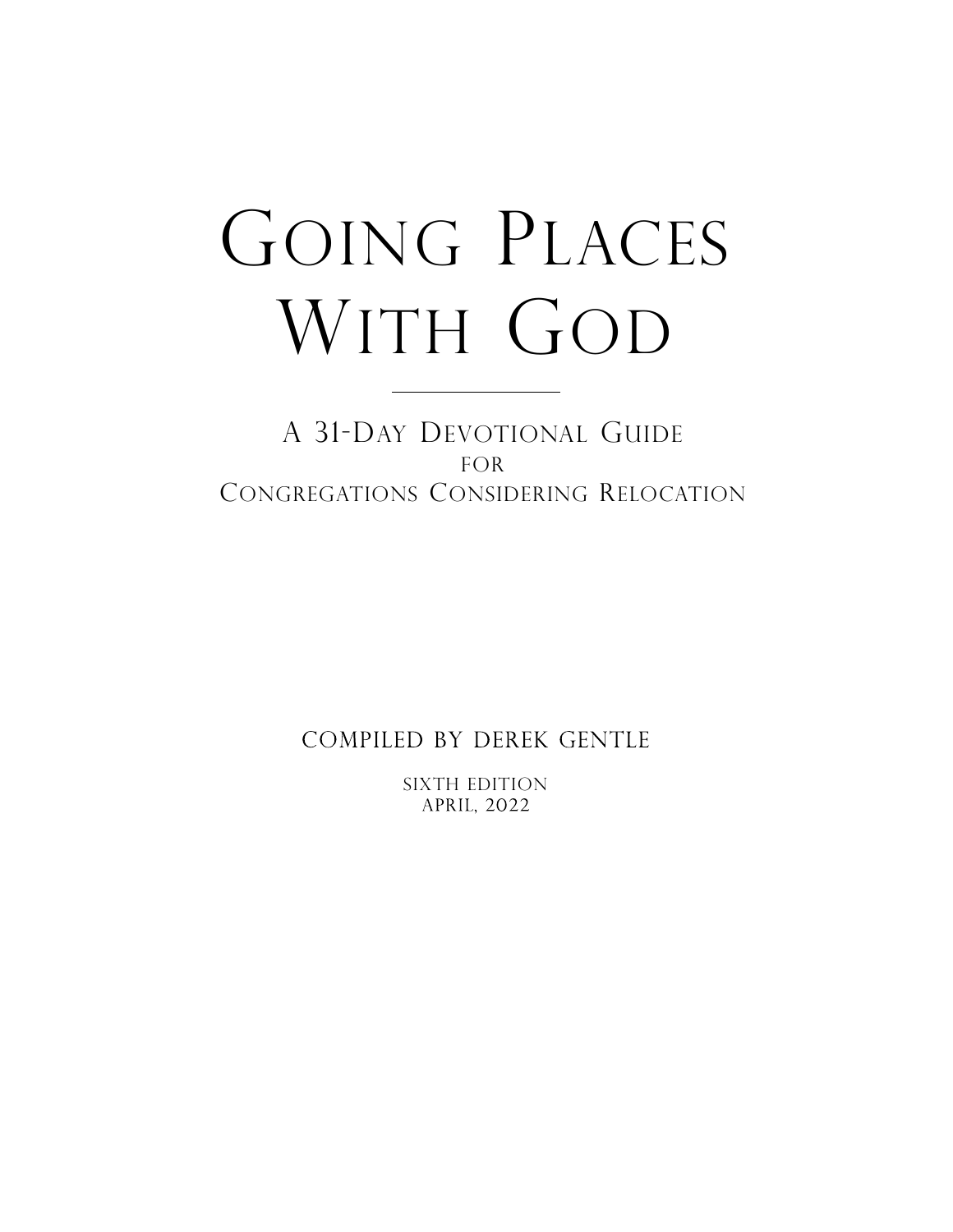Going Places with God, 2005, 2022, Derek Gentle. You may use it freely in ministry. You may not copyright this booklet under your own name or sell it.

Derek Gentle is the former pastor of First Baptist Church, Tallassee, Alabama. First Baptist relocated in 2004.

Your feedback is appreciated. Let us know if this booklet has been helpful to you or to your church. Suggestions are welcome. E-mail correspondence to: info@smalltownbaptist.net

#### Find More Free Resources at:

[www.smalltownbaptist.net](http://www.smalltownbaptist.net)

Unless noted otherwise all Scripture references come from the Holman Christian Standard Bible ©2001, Broadman & Holman Publishers, LifeWay Christian Resources, 127 Ninth Avenue North, Nashville, TN 37234. Used by permission.

Other contributions and editorial assistance came from:

Gary Nicholson, Church Architect

Glenn Akins, Courageous Churches Department, Baptist General Association of Virginia

Dr. James M. Jackson, Director of Missions, Elmore Baptist Association, retired

Dr. Russell Chandler, member, First Baptist Church, Tallassee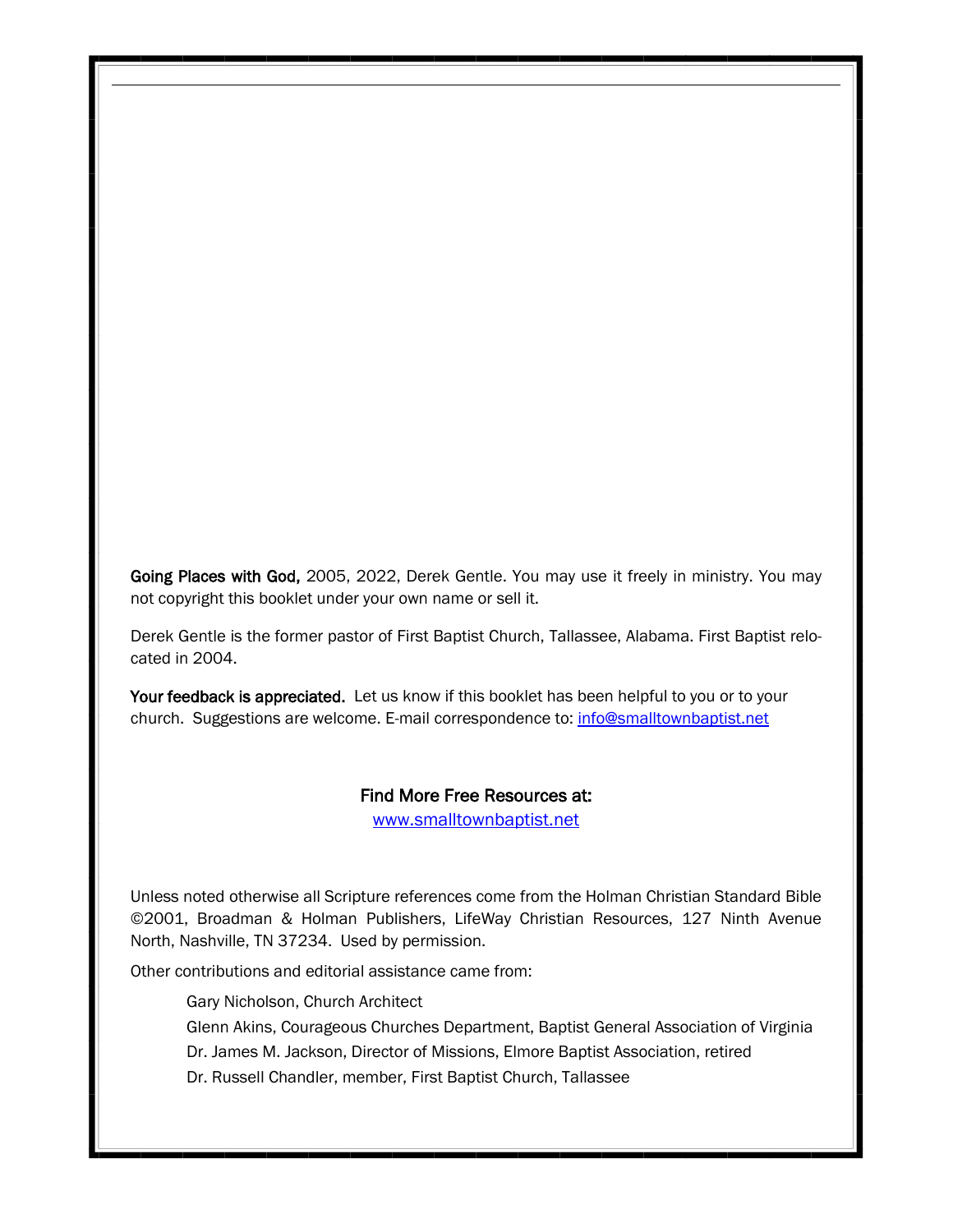# **So Your Church is Discussing Relocation**

Relocation is a big decision for a congregation. As they used to say in weddings, it is not to be entered into lightly or unadvisedly, but soberly and discreetly. This step should be taken only when it is clearly the best strategy, at the leading of the Holy Spirit.

Davis Byrd, of LifeWay's Church Architecture Department says churches need to relocate for one of two reasons:

- 1. Out of a need for additional land area that is unavailable in the present location, or
- 2. They have a poor location to do the ministry they feel called to do.

It is not the purpose of this material to urge your congregation to relocate. That may not be the best course for your congregation — there is no such thing as a "one size fits all" answer on this question. By considering relocation, your congregation is saying that you have issues that need to be addressed. If you are considering relocation for the second reason above, the discussion will be particularly difficult for your congregation, for your church may be at the point of a life and death crisis.

One of the most difficult things for you or some of your fellow church members will be to sort through the emotions relocation talk stirs up. Some may feel that the church is considering a course that is disloyal to your forbearers, or that the church will never be the same in another location. These feelings will not just go away if we ignore them. They are powerful and sometimes agonizing. We need to acknowledge these feelings, but we should not allow them to prevent us from studying the facts about the situation, and searching for insights from Scripture that may apply to it.

Discussions about relocation are about more than your building's street address. They are about the kind of church you are going to be. The relocation decision is about your church growth strategy. What is your church's niche in the Kingdom of God? What are the strengths of your congregation and where could you best put those strengths to work?

The relocation question involves some of your deepest held doctrinal beliefs — in particular, the doctrine of the church. What do you believe about the nature and mission of the church?

Your answer to the relocation question may also reveal your level of spiritual commitment. The key question is: would you be *willing* to support relocation if you knew God wanted it? These are spiritual issues that need to be *thought through* and *prayed through*.

You would not be reading this if you did not love your church. However, be warned: this booklet will speak firmly to you and your fellow church members concerning ministry and mission. The strong wording is intended to overcome the defenses we put up to protect our feelings concerning the church we love so much. God bless you as you enter the presence of God, and study relocation together with Him.

*Now to Him who is able to do above and beyond all that we ask or think—according to the power that works in you— to Him be glory in the church and in Christ Jesus to all generations, forever and ever. Amen. – Ephesians 3:20-21*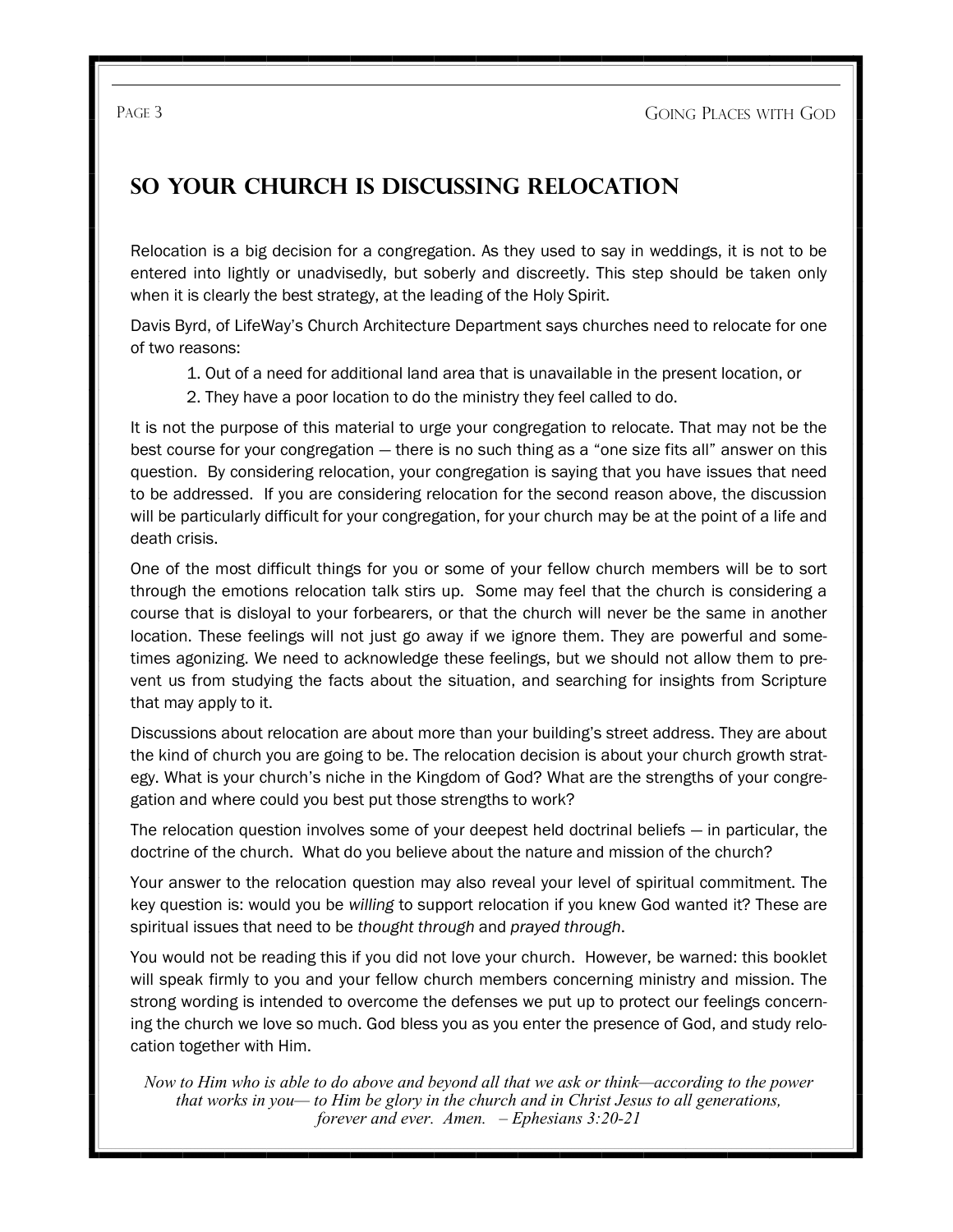PAGE 4

## **Praying for Guidance**

*Make Your ways known to me, Lord; teach me Your paths -- Psalms 25:4* 

God is not hiding His will from you or your church. Ron Dunn used to say that people often talk about God's will as if it were an egg in an Easter egg hunt. It is as if we are required to obey God, but first we have to find God's will, wherever He hid it. To the contrary, God has already taken the initiative and is ready to guide you if you are willing to follow.

Our church was growing, but it was landlocked with no room for expansion. Efforts to buy key properties around us had failed. One day, as I prayed, I asked the Lord that if He wanted our church to relocate, that He would have someone offer to sell the church some land. I then felt impressed to add that it didn't necessarily have to be property we would actually purchase – just an offer to get the ball rolling on the discussion. A few weeks later, a member of the church offered to sell the church a piece of property on the main road through town. Within days, the deacons were on the church bus touring possible sites for a new building. Someone on the bus asked about a particular parcel that was not for sale at the time. Inquiries were made of the owner. Within months the church had purchased 25 acres of land on the side of town where growth would come. The judgment of the congregation was that the Lord had closed the door to staying at our present location and that He wanted us to relocate.

This is not to say that you should pray the same prayer or that your church should relocate. It is to say that if you seek God's guidance He will give it. He promises, "I will instruct you and show you the way to go; with My eye on you, I will give counsel" (Psalms 32:8).

Once God has revealed His will, you must obey. God does not reveal His will for our intellectual evaluation, but for our ready obedience.

God's guidance will come whether He leads your church to relocate or not. If He leads your church to relocate, it will be with a new vision and a new opportunity for mission. If He leads you to stay, He will renew your vision, perhaps giving you a fresh strategy for reaching and ministering in the community where you are.

#### Today's Scripture Reading: Acts 16:6-15

Today's Prayer Guidance: *Thank You, Lord, that You have a plan for our church. Thank You that You are in the process of making that plan clear to us as a congregation.*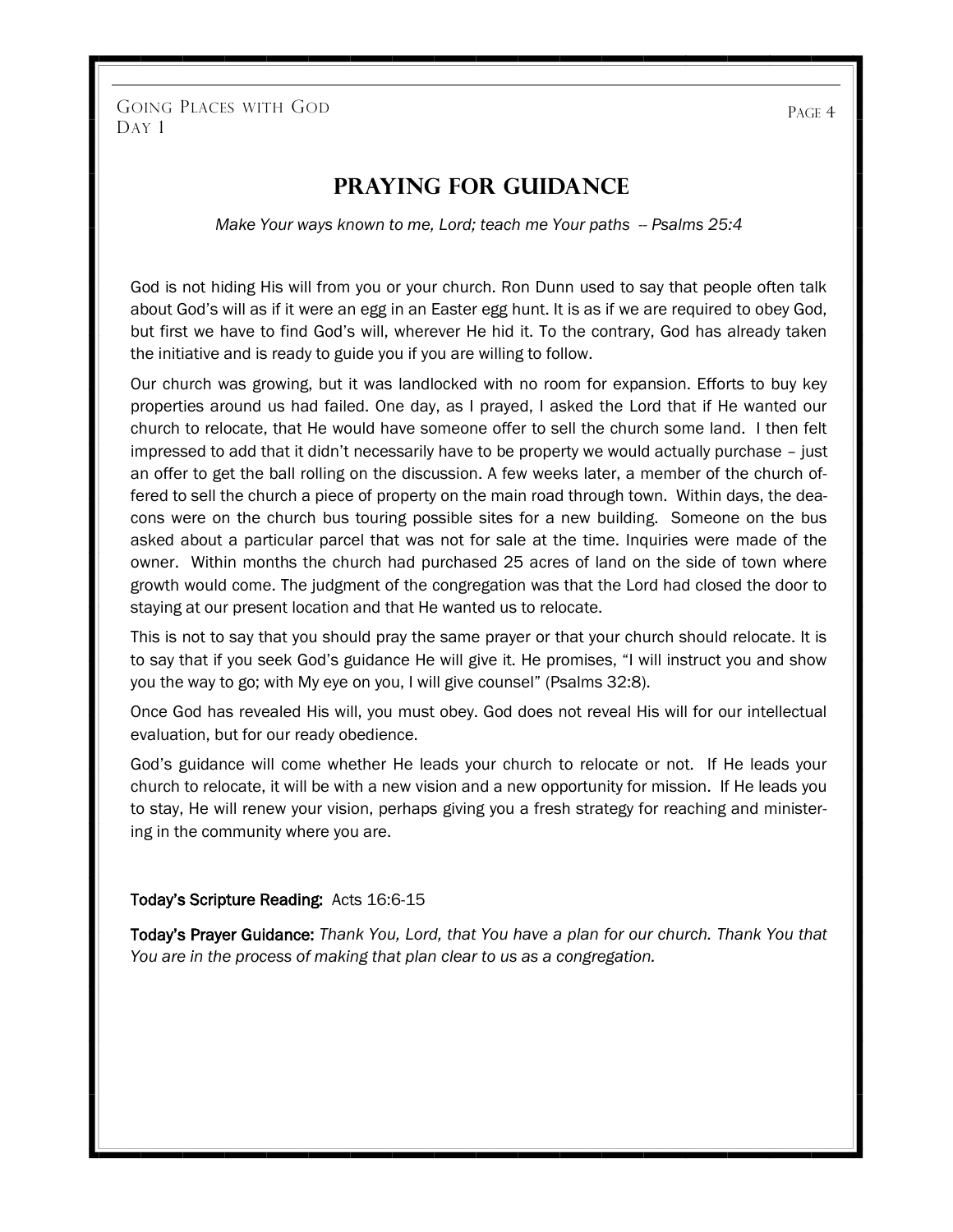## **How to Know The Will Of God**

*...So that you may discern what is the good, pleasing, and perfect will of God. — Romans 12:2*

How do you recognize the will of God when you see it? We may be committed to obeying God, but sometimes, we are not exactly clear on what God wants us to do. Here are a couple of reasons we get confused about God's will:

- *Our life experiences have taught us that we can't always trust our desires. It is true God gives us the desire to do His will (Philippians 2:13). We shouldn't automatically assume that God's will is that one thing we don't us want to do! If we are walking in the Spirit and in a pattern of obedience, our desires usually fall into place as we seek to follow God's will. On the other hand, we remember that Jonah didn't want to go to Nineveh. Jesus prayed "If it is possible, let this cup pass from Me. Yet not as I will, but as You will" (Matthew 26:39).*
- *Is God blessing it? Generally speaking, if God isn't blessing it, God isn't in it. On the other hand, the Lord isn't always in the most popular trends. There are numerous stories of missionaries who served for many years before seeing a single conversion.*

There are some keys to recognizing God's will. Give each of these your consideration:

- *God steers only moving cars, not parked ones. If you are sitting on the sidelines of Christian living and of Christian service, God isn't going to guide you. Life commitment is a prerequisite to recognizing God's will.*
- *You have to sign the check before God will fill in the amount. You cannot wait to see if you approve of His will, you have to first be committed to do it, whatever it is. Then, and only then, will God make his plan clear.*
- *Is it Biblical? God has already spoken through His Word. He meant what He said the first time. He will not contradict Himself. Asking for a sign after God has given us direction is to test Him. It would be like asking a policeman if you should obey the speed limit!*
- *How does it align with God's calling on your life (or church)? God has prepared and gifted us to serve in particular ways. There is a niche we each fill as an individual and together as a church. The Lord might guide us to fill that niche in a new way or place, but He will not lead us to break from His basic calling on our lives.*
- *What are mature Christians saying about it? God often speaks to us through others.*
- *Has God put up any roadblocks or barriers to the direction you have been trying to go? Sometimes God simply closes the door. Or has God opened a door? Revelation 3:7 tells us Jesus, "...opens and no one will close, and closes and no one opens".*

#### Today's Scripture Reading: John 15:14-16:14

*Today's Prayer Guidance: Lord, today I present myself to you, a living sacrifice, at Your disposal. By Your Holy Spirit, renew my mind that I may recognize your good will when I see it.*

#### PAGE 5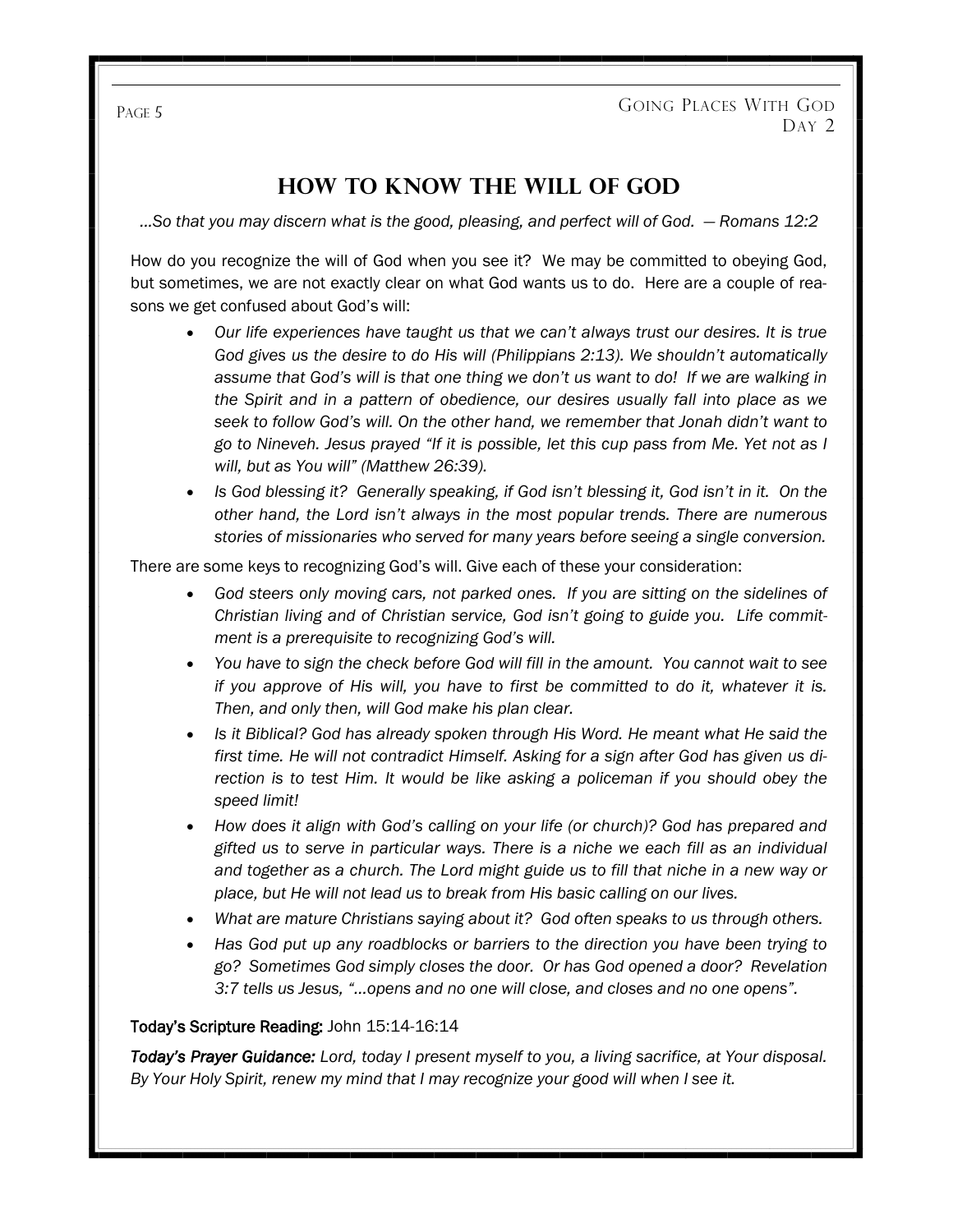**God is Doing Something New**

*Look, I am about to do something new; even now it is coming. Do you not see it? Indeed, I will make a way in the wilderness, rivers in the desert.*  $-$  *<i>Isaiah 43:19* 

God is doing something new in your church! That is why you are discussing relocation. And even if moving isn't the right answer for your church, some kind of change is. If everything were going perfectly, you wouldn't be discussing relocation. Either you are growing and don't have room for growth or you can't grow at your present location. Either you should move your facilities to where growth is possible or you should change your facilities and approach to ministry.

The changes may be expensive or uncomfortable. Yet one way or the other, big steps need to be taken. You cannot continue doing things the way you are doing them — and please God. It is obvious that change must come. The problem is that we all hate change, don't we?

In *The Monday Morning Mission*, Howard Hendricks lists five attitudes toward change:

- 1. Early innovators (2.6%), run with new ideas
- 2. Early adaptors (13.4%), influenced by (1) but not initiators
- 3. Slow Majority (34%), the herd-followers
- 4. Reluctant Majority (34%)
- 5. Antagonistic (16%), they will never change

The Bible is clear: God is looking for early innovators and early adapters. He says, "Look, I am about to do something new; even now it is coming. Do you not see it?" Do you see how God is at work to do something new and meaningful through your church? Will you show confidence in God's ability to "make a way in the wilderness" and "rivers in the desert"?

Change is inevitable. If you do absolutely nothing, change will still come. At that point, however, the change will be the painful decline and death of your church. You can sit by and watch the dreaded changes come, or you can adapt with God and experience the Christian adventure.

When the children of Israel entered the Promised Land, they were instructed to follow the Ark of the Covenant — "Then you will know which way to go, since you have never been this way before" (Joshua 3:4, NIV). Whenever God leads His people — whether to the Promised Land, or to a new location, or to take a new approach to their mission at their present site — they will be able to say, "We have never been this way before."

#### Today's Scripture Reading: Psalm 40

Today's Prayer Guidance: *Heavenly Father, your mercies are new every day. You made us new creations in Christ. One day, You will form a new heaven and a new earth. You do new things. To avoid change, I would have to avoid You – and I don't want to do that. Please help me adapt to what You are doing and move with You.*

PAGE<sub>6</sub>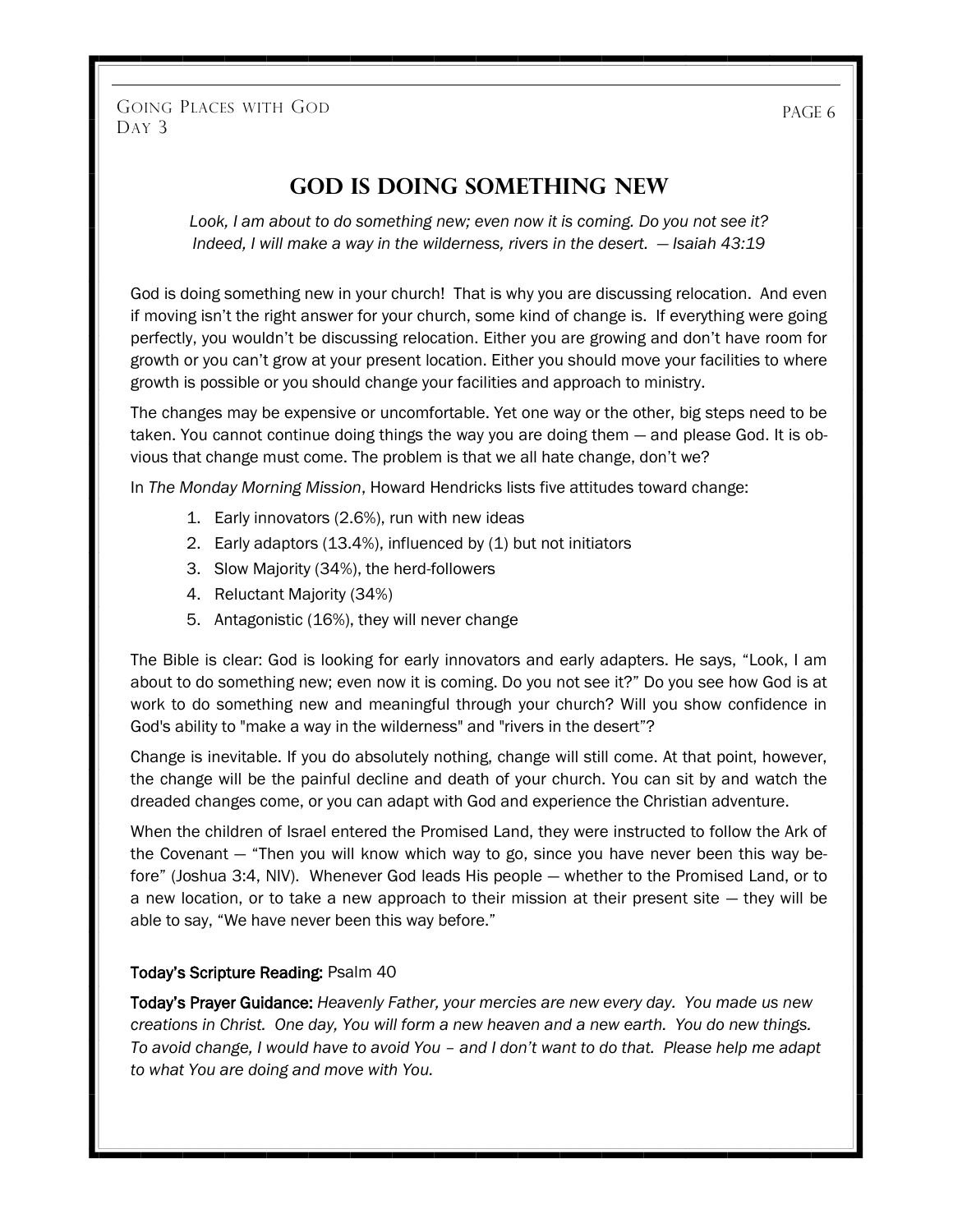## **But I Want to Be Like the Other Kids**

*Then we'll be like all the other nations — 1st Samuel 8:20*

The children of Israel wanted a king. Samuel warned them that it would mean expansive government: taxes, a military draft, and civil service for their children. It would not work out the way they had it pictured in their minds. And ultimately, it was a rejection of God's direct rule over them. But, "The people refused to listen to Samuel. 'No!' they said. 'We must have a king over us. Then we'll be like all the other nations: our king will judge us, go out before us, and fight our battles.'" (1st Samuel 8:19-20). Sounds just like children, doesn't it? "We want to be like the other kids."

Sometimes you hear about a church that has relocated and how well the new location works out for them. Other churches hear their story and decide that relocation is the answer for their problems, too. They get the idea that if they moved to a different part of town, and into a new building, new growth and a new spirit would come to their congregations, too. Sometimes, churches get "Relocation Fever."

Someone explained it along these lines. A church gets a burden to reach, say, young couples. They pray about young couples for a long time. They listen for the leading of God's Spirit. Finally, the Lord tells them, "To reach young couples, do A, B, and C. In obedience to God, they do A, B, and C. They end up with one of the fastest growing young adult ministries in the state. Then, other churches begin to ask them how they reached so many young couples. They answer, "We asked God what to do and He told us A, B, and C." The other churches rush to implement the three-step program. Some of the congregations begin to reach young couples and some don't. What they all failed to realize was that the real first step was seeking God's leading, not "A." The Lord may have wanted one of those churches to reach middle-aged people and another church to start a crisis pregnancy center. They weren't listening to God, so they missed it.

We cannot find God's will for our congregation by photocopying another church's ministry plan. God has given each one of our congregations a unique niche in the Kingdom's work. While we can learn from each other, "copy-cat planning" can cause us to miss the Lord's good plan for our church.

#### Today's Scripture Reading: First Samuel 8:1

Today's Prayer Guidance: *Heavenly Father, thank You that our congregation has been given a unique place in your Kingdom. Help us see our niche. Deliver us from trying to copy Your plan from someone else.*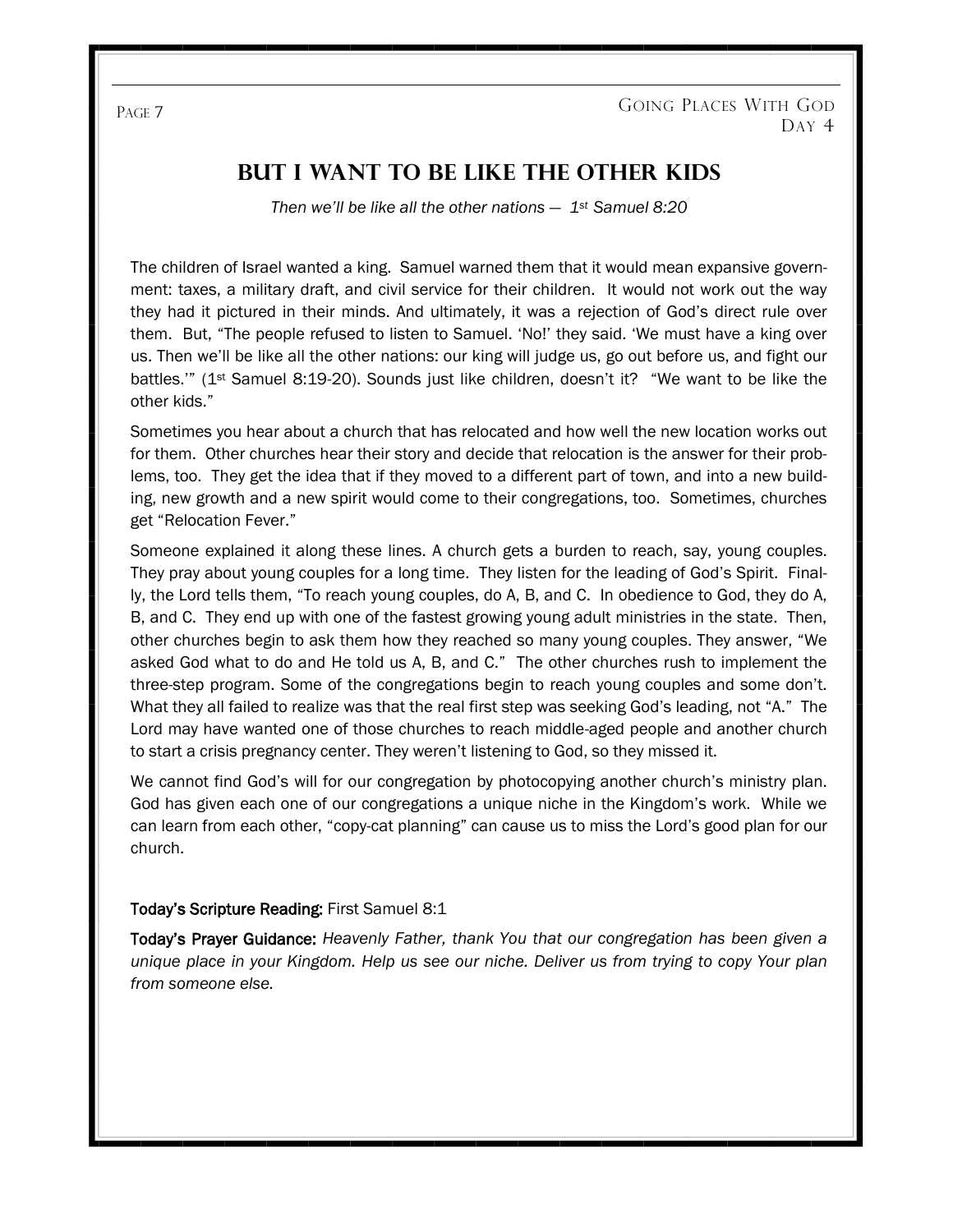# **Deciding Together**

*After he had seen the vision, we immediately made efforts to set out for Macedonia, concluding that God had called us to evangelize them. — Acts 16:10*

In his book *The Pursuit of God*, A. W. Tozer wrote, "Has it ever occurred to you that one hundred pianos all tuned to the same fork are automatically tuned to each other? They are of one accord by being tuned not to each other but to another standard to which each one must individually bow." In the same way, when everyone is tuned to the will of Christ, they are at unity and are of one mind.

This principle applies to the decision-making process in our churches. The purpose of a church business meeting to determine together, as a congregation, what the Holy Spirit is leading us to do. It is not simply a matter of majority rule. In this kingdom, we are seeking the rule of God. We vote in a democratic fashion for the purpose of clarifying what we understand His leading to be. The attitude is "Thy will be done," not "My will be done."

Here are some guidelines for approaching the discussion of church business:

- Each member is honor-bound to pray and seek God's will.
- Think Biblically. In church, we base our decisions on Biblical principles. If you had to cite a Biblical text on which to base your remarks in church conference, could you?
- We are all fallen creatures, subject to sin and wrong motives. Be humble in holding your opinions. Be gentle in dealing with others who disagree.
- Even though we are seeking the will of God, and each of us has the right to say what we believe that to be, try not to sound like you have a corner on the market – "I know God's will, now listen to me."
- Listen to hear the Spirit's wisdom through the others.
- Remember, not everyone is good with words. Listen to the spirit of what the others say.
- If we or someone else speaks with anger and threats, something is wrong. That kind of attitude isn't from God (James 3:13-18).
- When someone appeals to tradition instead of Scripture or sentimentality instead of the mission of the church, discount their counsel.
- Be prepared to vote against your personal preferences if God so leads.
- Remember, every member gets his say, not every member gets his way. After the matter is decided, be a team player.

#### Today's Scripture Reading: James 3:13-18

Today's Prayer Guidance: *Dear Lord, we are talking about some important matters at church. Please help me to speak with wisdom and gentleness what You would have me to say. Help me to hear others out respectfully. Help us, together, to arrive at Your will.*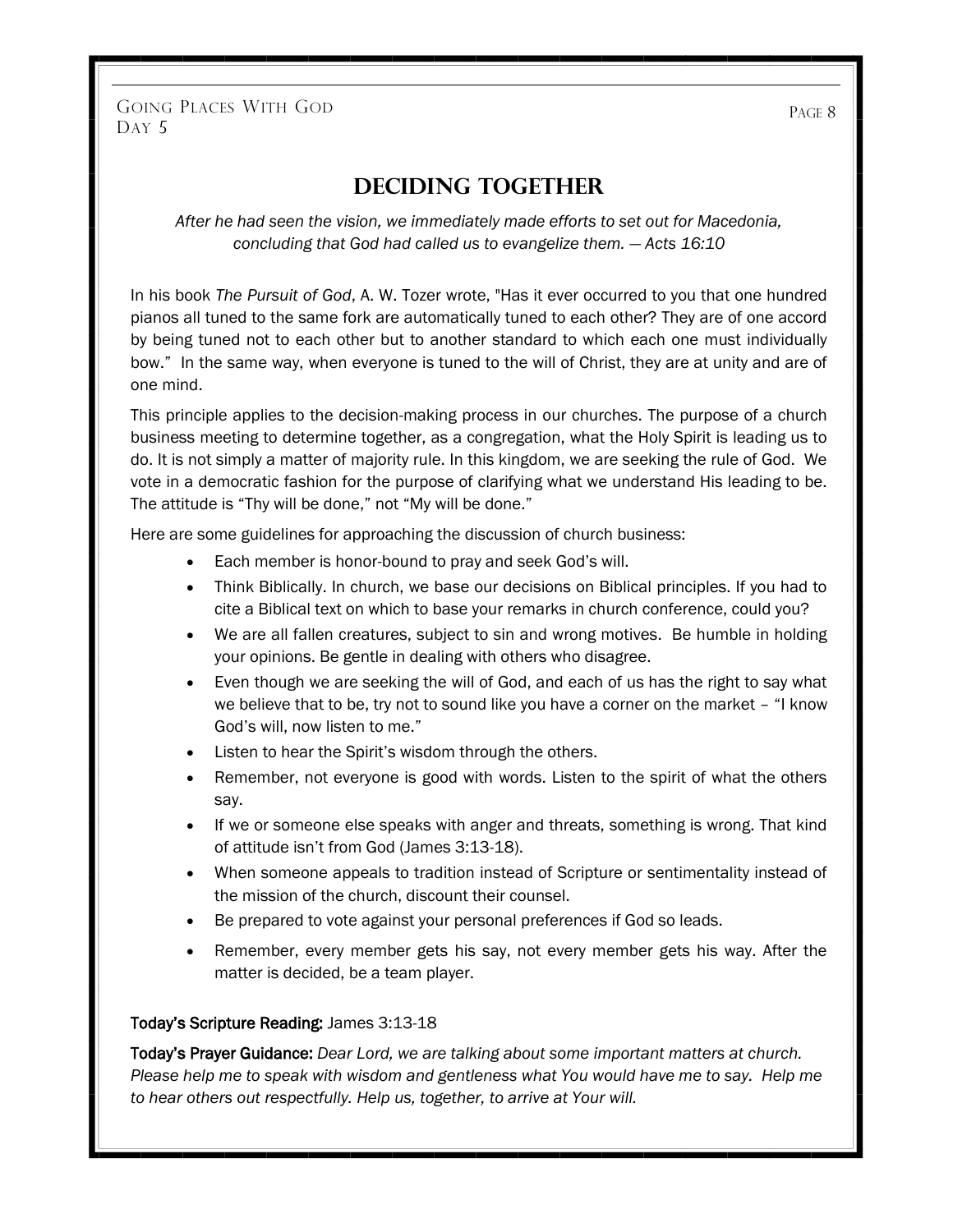# **How Are You Looking at It?**

*If you keep silent at this time, liberation and deliverance will come to the Jewish people from another place, but you and your father's house will be destroyed. Who knows, perhaps you have come to the kingdom for such a time as this. — Esther 4:*14

It was October 29, 1941, during the trying days of the Second World War. Winston Churchill was visiting his old school. It was his second visit during the war. On both visits, the students serenaded the prime minister with the words of school songs he himself had sung as a boy. A verse was added to one of the songs in Churchill's honor. "Not less we praise in darker days the leader of our nation." In his remarks Churchill thanked the students for the honor. Then he told them how he had asked the head master to change the words from "darker days" to "sterner days," explaining:

*Do not let us speak of darker days; let us rather speak of sterner days. These are not dark days: these are great days — the greatest days our country has ever lived.* 

In a matter of weeks, Japan would attack Pearl Harbor and the Americans would be brought into the war alongside Great Britain. This time Churchill spoke to a joint session of the United States Congress:

*I will say that he indeed must have a blind soul who cannot see some great purpose and design is being worked out here below, of which we have the honour to be the faithful servants.*

If these are challenging moments for your church, you could see this time as a dark time. Or, you can see these as great days and see yourself as part of some great purpose… on mission with God.

Most people have to settle for coasting through a legacy left by someone else, but — whether the answer for your church is relocation or not — you get to be part of the generation of vision. By the grace of Almighty God, you have the privilege of being there "for such a time as this!" Get on your knees and thank God for the honor. Then get up and get to work!

#### Today's Scripture Reading: Esther 4

Today's Prayer Guidance: *Lord, You have told us that your eyes range throughout the earth to show yourself strong for those whose hearts are completely Yours.\* You have mightily used men and women through the years. When I was young, I dreamed of being such a person. Then as I grew up, I tried to avoid having to make choices like the ones they had to make. Help me to see this challenge as one of the greatest opportunities in my life.*

\* 2nd Chronicles 16:9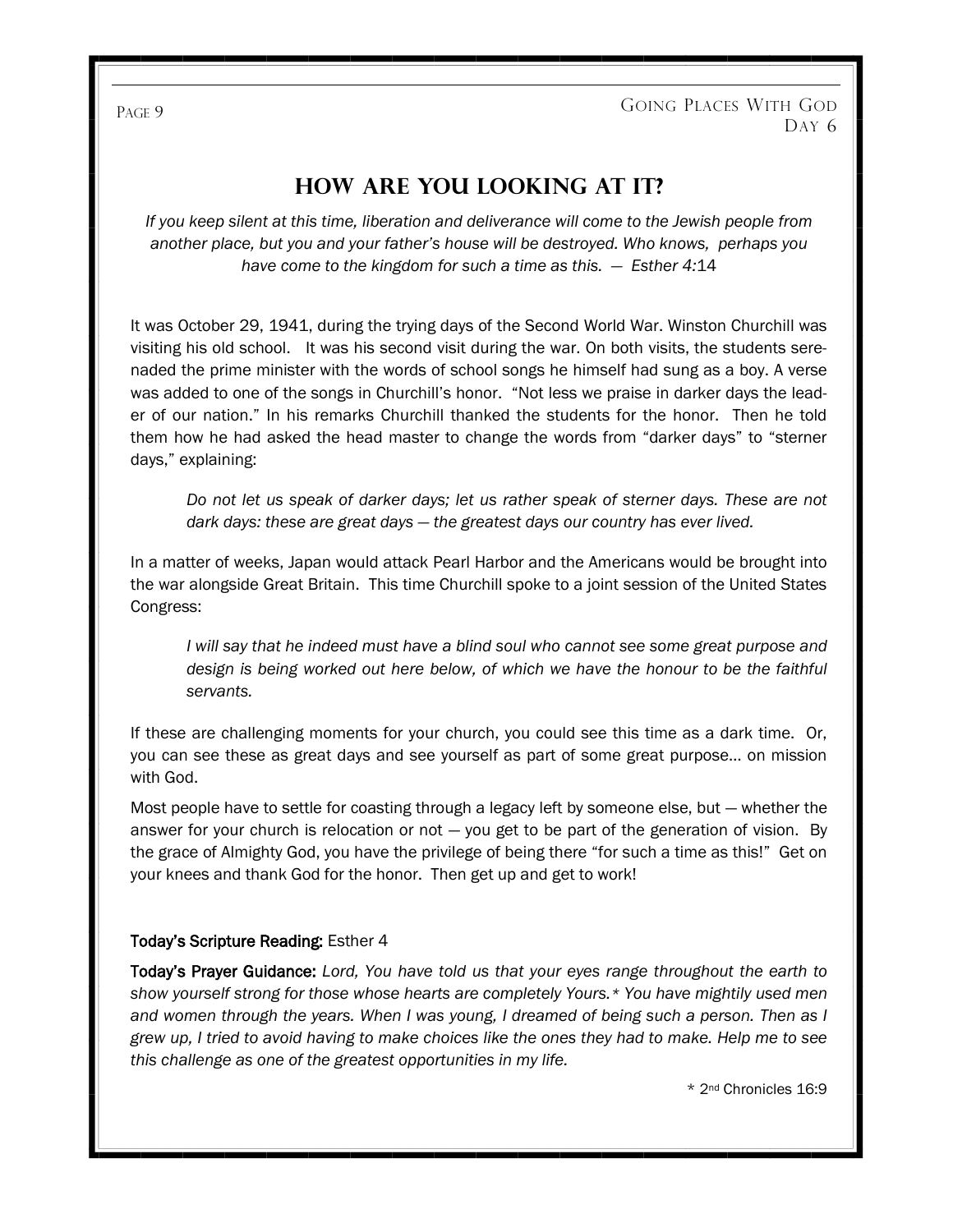PAGE 10

### **Why Are You Angry?**

*So the LORD said to Cain, "Why are you angry?" — Genesis 4:6 (NKJV)*

A typical reaction of church members to the subject of relocation is anger. Someone not connected to the church would wonder why. The motive of those making the recommendation involves those things the church members value — greater opportunity for evangelism and growth. So why be angry?

Often, a reason for anger is that many of the members' memories are associated with the building. One hears comments like: "My father was on the committee that built this building" "We had my mother's funeral here" "Both of our daughters were married in this sanctuary" It is very much like the experience of a family when the last patriarch or matriarch in a family passes away they grieve not only the passing of the loved one, but also the loss of the house. It had been the gathering place at Thanksgiving and Christmas. Cousins grew up climbing the big trees in the yard. That place, for them, is layered in memories. The same is true for our church buildings. No wonder such strong emotions bubble up!

Others are angry that other church members oppose relocation. They see them as standing in the way of progress and their dream of a whole new, fresh facility. They may see anyone standing between them and that vision as the enemy — and they tend to treat them that way.

"Why are you angry?" is the question God asked Cain in Genesis 4:6. Cain had offered a sacrifice of fruit to the Lord and the Lord had rejected his sacrifice. Cain had worked hard for the fruit. It was quality fruit and he felt really good about it! While Cain's sacrifice was rejected, his herdsman brother Abel's sacrifice was pleasing to the Lord. This made Cain furious! So God came to reason with him. "If you do right, won't you be accepted? But if you do not do right, sin is crouching at the door. Its desire is for you, but you must master it" (Genesis 4:7). In times of strong emotions we, too, have to master our anger.

"Man's anger does not accomplish God's righteousness" (James 1:20). You won't treat people with whom you disagree in a Christ-like way when you are mad. It's hard to make a wise decision when your judgment is impaired by anger. It is ungodly to attack a person whose motive is to help the church succeed, even if they are misguided. Loudly arguing on the basis of your sentimental memories, or a headstrong desire to move on is not a spiritual approach. Instead, be careful to calmly deal with the facts. Be patient with those who see things differently.

There is no reason to be upset or defensive. All we have to do is obey God. Whether or not relocation is the right thing, there's nothing to be upset about. If it is God's will — you won't be betraying your grandfather who was on the building committee or your daughter who was married in the sanctuary. Instead, you will be obeying God. If relocation isn't His will, God will give you a renewed vision for your church for its current location. So relax, all you have to do is obey.

#### Today's Scripture Reading: Ephesians 4:20-32

Today's Prayer Guidance: *Heavenly Father, help me to hear the heart of others with whom I disagree. Bring us all into one mind on this matter – and if that means I need to change my opinion, help me become willing to do so. Help release our vision for the church and to seek Yours… and to release our anger that we might all clearly see Your will.*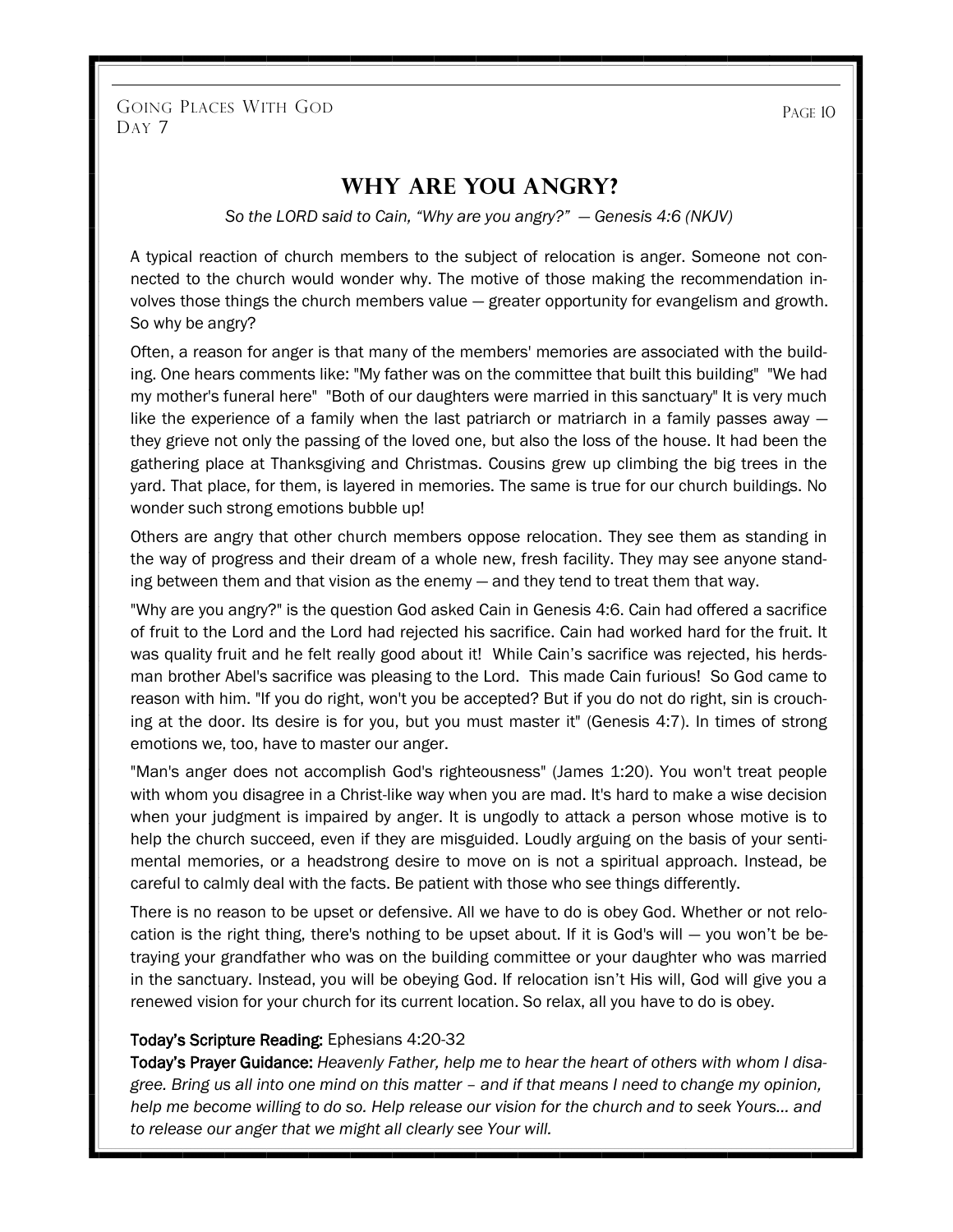# **Secure Wise Counsel… And Listen**

*Plans fail when there is no counsel, but with many advisers they succeed. — Proverbs 15:22* 

Churches, like individuals, should have a teachable spirit. The book of Proverbs reminds us more than once of the value of getting good advice (11:14; 20:18: 24:6).

Jim Swedenburg tells of going to a church as minister of education. He soon discovered that the church had space that wasn't functional. There were problems with classrooms being the wrong size for the age group, having too few rooms for some age groups, and having more rooms than needed for other age groups. So, the church secured the services of the Church Architecture Department to help them renovate their space. The building was renovated twenty-five years ago now, and the space is still serving the church well. Now the rest of the story… The church had discarded almost identical drawings from the same Church Architecture Department twenty years before Jim came to the church. The church committee decided they knew better than the expert and went with a local architect. Jim found the rejected blueprints stored in the office. If the church had listened the first time their space would have lasted fifty years, instead of twenty.

Church members sometimes discount the help of denominational leadership or outside consultants asking, "What does he know about our church or community?" (As if their church is completely unlike any other church or community.)

Outside consultants can be a great help:

- An outside consultant can bring fresh eyes to your situation and see things from an objective point of view. By the way, it isn't only our weaknesses we miss; sometimes, we need help to see some of our own strengths.
- While the consultant isn't a member of your church, he will have had experience in many churches. By contrast, most of the leaders in your congregation have been members of your one church so long , they may have a more limited perspective.
- By virtue of his training and experience, your consultant will know things you don't know.
- Most consultants will want to listen to you to gather your insights about your church and community. Then, on the basis of your input, along with the hard numbers and his own observations, he will bring recommendations for your consideration.
- Be willing to consider that even if he isn't 100% right, he may be 75% right—and you need that 75%.

Never follow any human blindly. Instead, give advisors your prayerful and thoughtful consideration. When various different counselors have told you the same thing, that should give their counsel extra weight.

#### Today's Scripture Reading: Proverbs 15

Today's Prayer Guidance: *Father, please grant me a teachable spirit and the ears to hear what Your Spirit says to the church through Your servants.*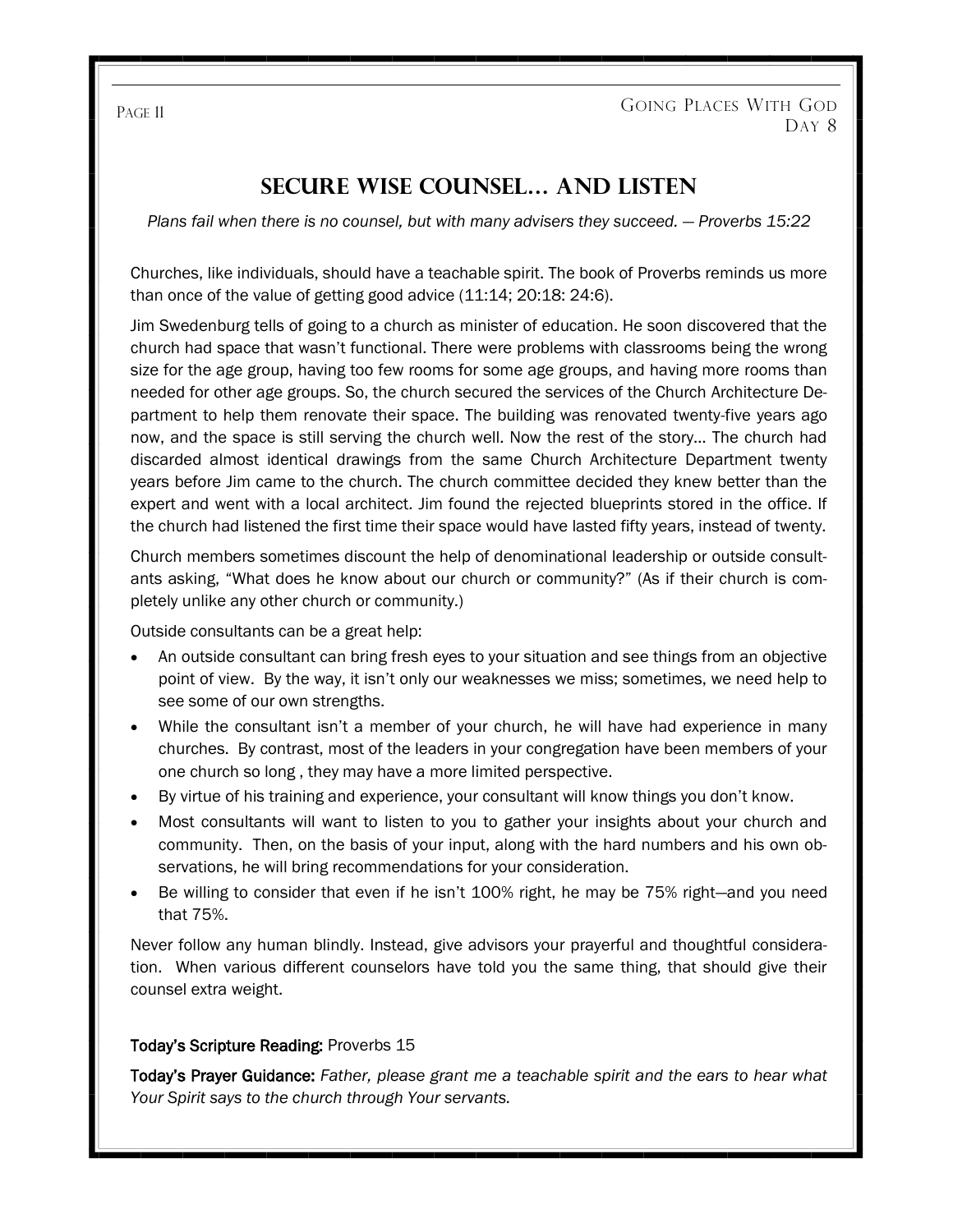PAGE 12

## **You Have Your Orders**

*Then Jesus came near and said to them, 'All authority has been given to Me in heaven and on earth. Go, therefore, and make disciples of all nations…' Matthew 28:18-19*

Here is a simple test. Read the following true story; then give your honest first impression:

After the facilitator concluded his presentation on "Reaching People through the Sunday School," a pastor approached him and said, "I appreciate your remarks concerning Sunday School, but I think the Lord just wants me to take good care of the people we have and not worry too much about growth." The facilitator had a military background; he wanted to address the matter man-to-man. So he looked the pastor in the eye and slowly told him in low, measured tones, "God oughta kill you!"

Now, was this your first impression? "That poor little pastor! He just loved his church members and wanted to take care of his congregation. That Sunday School guy sure was mean to him!"

Or, was this your first impression? "That pastor had a lot of nerve thinking he could re-write the Great Commission! Of all the people in church, the pastor should be the leading supporter of evangelism. Good thing someone was willing to make him face the gravity of the situation."

If you identified with the pastor, it may be an indication that you have given up on evangelism and have redefined the church's mission. Many church members place a higher priority on taking care of the members the church already has. The people we go to church with are our friends and they mean very much to us. But it is easy for our Sunday School classes and churches to become "circles of friends" rather than "bases for outreach." Fellowship can become an end in itself.

Question: Does Jesus have all authority ?

Question: Is the Great Commission Christ's order to evangelize every people group on the planet and to make disciples of them all?

Question: If Jesus has all authority, and His orders have binding upon every Christian, can we ignore His command to evangelize?

If you identified with the facilitator, be careful not to be impatient with fellow-church members who have gotten sidetracked from the church's mission. Condemning them would be counterproductive. Personal hurts or struggles may have distracted them from the work. They may need your encouragement in renewing their commitment to the Great Commission.

It is not OK to be indifferent to the peril of the lost. We have our orders. The Lord's people don't have the luxury of deciding whether or not to engage in evangelism or to grow our churches. These things aren't optional. They are commands to be obeyed. As William Temple said, "The church is the only cooperative society in the world that exists for the benefit of its nonmembers."

#### Today's Scripture Reading: John 4:34-38

Today's Prayer Guidance: *Lord, it's so hard to see when my eyes are on myself. Help me to look up and see the fields ready for harvest*. *Help me, not only to look up, but also to get up, and enter into Your work.*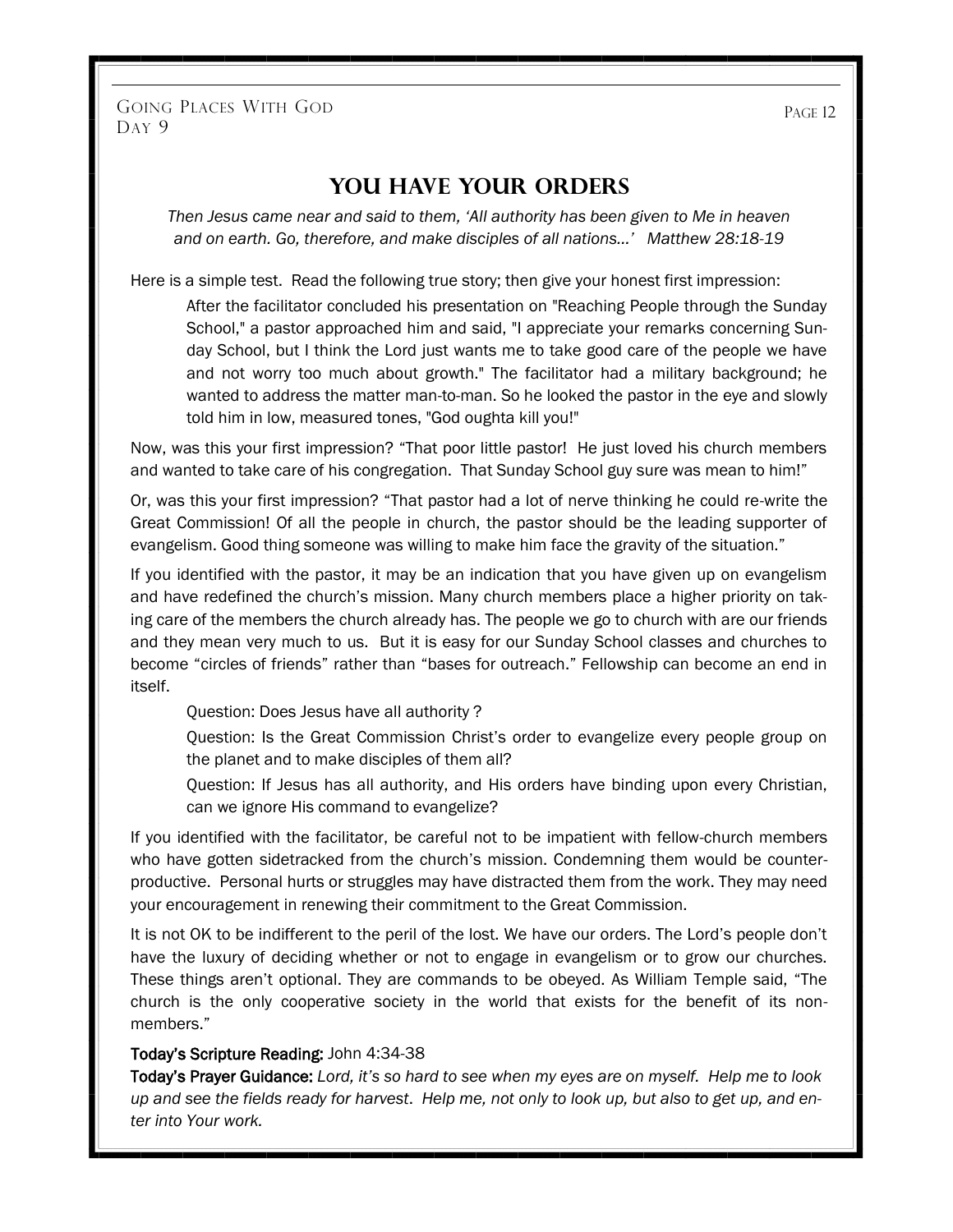# **What are the Real Priorities in Your Church?**

*But seek first the kingdom of God and His righteousness — Matthew 6:33*

Our priorities are not what we say they are – just because we *say* those are our priorities. Our priorities are what we do in practice. Here is a five-question test to determine the priorities in your personal life or in your church. Your priorities are what you:

- Talk about.
- Think about
- Spend your time doing
- Spend your money on
- Choose when it comes down to making a choice

For example, look at your church budget and church calendar. In them, your congregation has documented your priorities. How much have you budgeted for ministries to people outside your church? In the budget-making process, is it a case of doing last year all over again, adjusted for inflation? Look at your church calendar. What does it show about the importance your congregation places on evangelism? How many evangelistic events are planned for the year? How many training opportunities are scheduled for members to learn to share their faith more effectively? What is the "buzz" in your church about? What do the members talk about excitedly? These will tell you your real priorities.

What are God's priorities for your church? Do they include:

- Christ-centered worship
- Biblical instruction (with an aim toward building disciples)
- Prayer
- Caring acts (benevolence and other ministry)
- Nurturing fellowship (not the kind that only talks about the ball game, the kind that encourages and helps people stay on track in their Christian walk)
- World evangelization (Listed last for emphasis.) Evangelism is the main work for the whole church until Christ returns.

*"What you do is what you really believe; the rest is just talk." -- Peter Lord*

#### Today's Scripture Reading: James 2

Today's Prayer Guidance: *Heavenly Father, I have been around church now so long, that I know what I am supposed to say. Sometimes, I use the right words to cover my failure to do the right things. Help me -- and help us as a church – to be doers of Your Word and not hearers only.*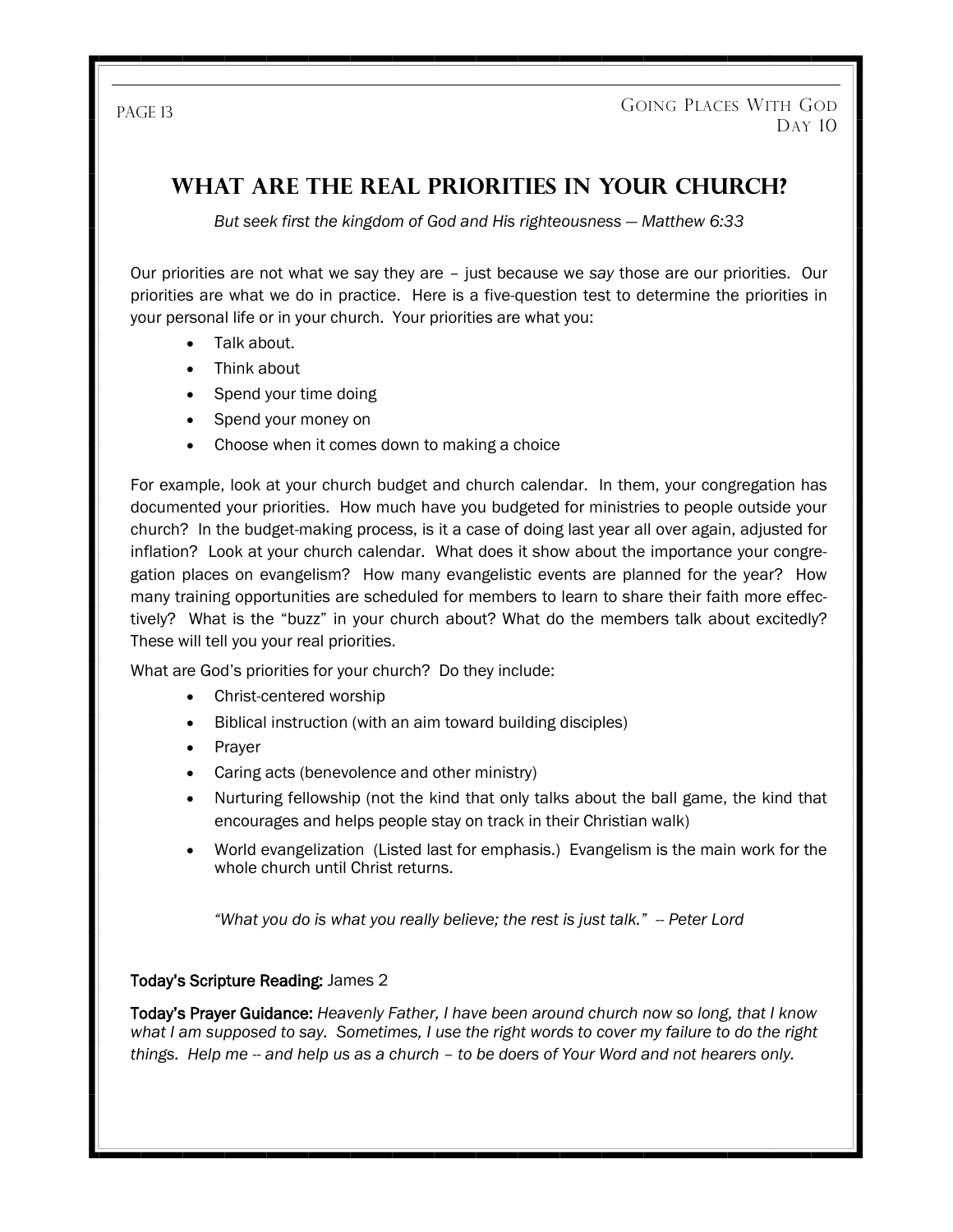GOING PLACES WITH GOD DAY 11

## **Where Are You?**

*So the Lord God called out to the man and said to him, "Where are you?" — Genesis 3:9-10*

Some anonymous person listed the titles if we were to be entirely honest every time we sang a hymn. Here's how some of the old favorites might come out:

> "I Surrender Some" "He's Quite a Bit to Me" "I Love to Talk about Telling the Story" "Take My Life and Let Me Be" "It is My Secret What God Can Do" "Where He Leads Me, I Will Consider Following" "Just as I Pretend to Be"

Adam had sinned and now God was in the Garden looking for him, "Where are you?" Adam swallowed hard and answered: "I heard You in the garden, and I was afraid because I was naked, so I hid" (Genesis 3:9-10). Adam gave a truthful answer. As easy and as obvious as that sounds, it's just hard to be objective when we are so close to the situation. Sometimes, we can't see the condition of our buildings. We've been going there so long that we don't notice the cracks in the wall. We don't see what a first-time visitor sees. We love it so much that we are willing to park on the street and walk 500 feet to the door. We see the neighborhood as it was, more than it is. We have trouble seeing the true condition of our facilities.

Some of the questions churches considering relocation need to answer are:

- Does your congregation have adequate facilities? (Quality and quantity)
- Do you have adequate parking?
- Are the people in your congregation able to effectively evangelize the people who now live in your community?
- If you needed to build, would you have the land on which to build it... without using up parking?

If the answer to all of these questions is yes, then you probably don't need to relocate. But if your community is transitional or your facilities are landlocked, you probably do need to give serious consideration to relocation.

All this sounds simple enough. We often think we know the answers until we do some serious research. The demographics, square footage requirements, and land use studies sometimes surprise us. We should never ignore the hard numbers. Giving a complete and accurate answer to all these questions will require courage and integrity.

#### Today's Scripture Reading: Nehemiah 2:11-18

Today's Prayer Guidance: *Father, You desire truth in our innermost parts. Yet, I sometimes have trouble seeing things as they really are. Give me the eyes to see our church situation as it really is and the integrity to call things by their correct names.* 

PAGE 14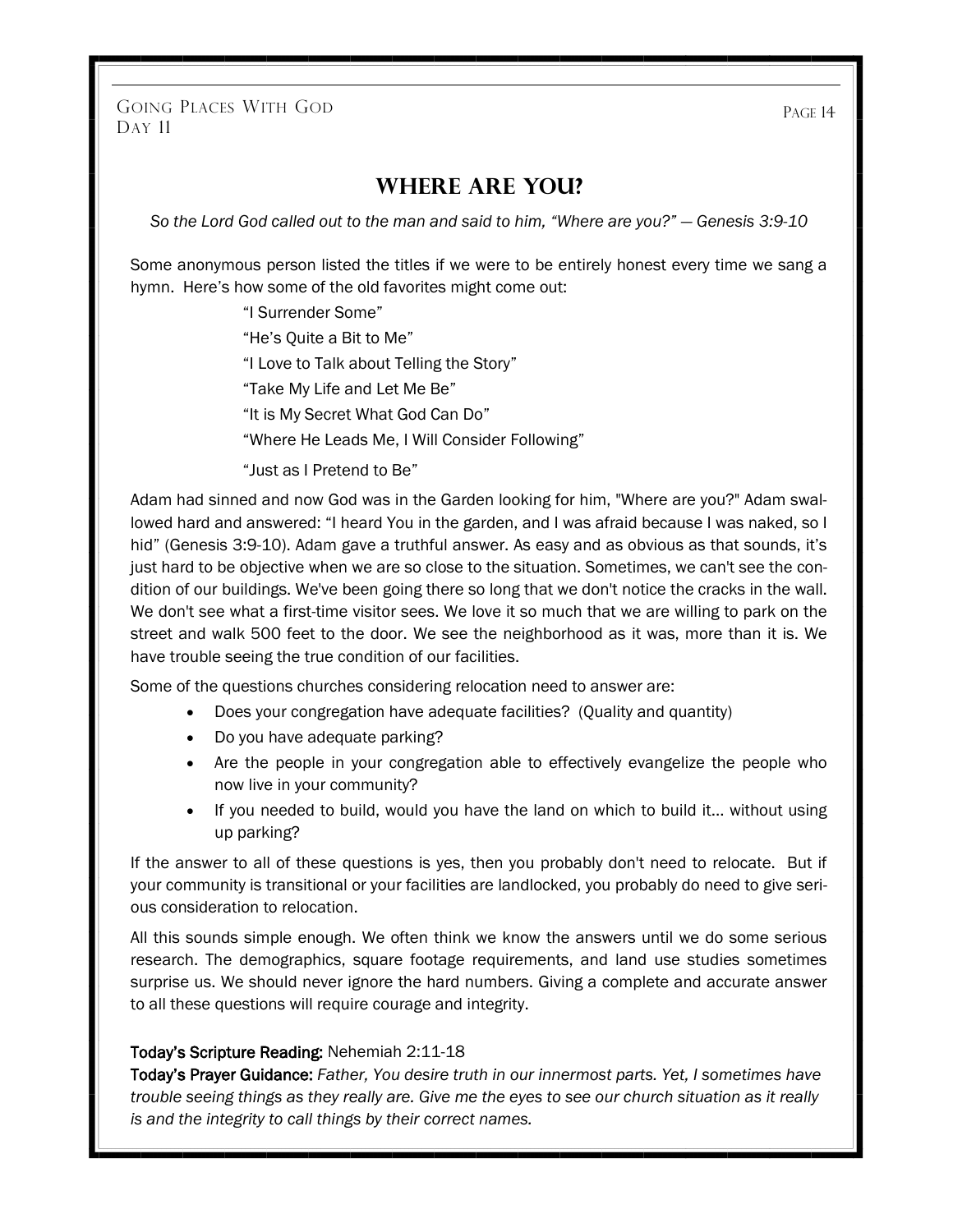# **The Church is Not a Refuge**

God is our refuge and strength, a helper who is always found in times of trouble. — Psalms 46:1

Recent decades have brought more change than any other period in the history of the world. Many church members have lived through much rapid change. We have experienced huge strides in technological advance. We have transitioned from a culture heavily influenced by a Christian world-view to a far more secularized society. Your neighborhood may be changing. The world around us is certainly changing. You yourself may be changing with new issues of health and age.

Changes, both good and bad, are constantly coming. One need not marvel that many people feel overdosed with change. As a result, many want church to be a place of refuge — to be the one place that stays the same, to be a source of stability and security.

There is such a refuge from the radical changes of life and unfolding history. It is a secure place, a place where everything is always the same. That place is in the presence of the Lord. The same yesterday, today, and forever, He does not change. We can enter this familiar refuge and draw fresh strength.

> Be still my soul; the Lord is on thy side! Bear patiently the cross of grief or pain; Leave to thy God to order and provide; In every change He faithful will remain.

> > --von Schlegel

While we may meet in a room we call a sanctuary, it is for the purpose of drawing near to Him who *is* our refuge. In His presence, we find strength to grow and to be sent out into the world. We are sent, not to hide from, but to engage the world around us. The gates of hell cannot prevail against God's church! We are sent to people with Good News. We cannot turn the church building into "Fort God" and hole up in there. The church is not a place of refuge, God is. The church is a people on mission.

#### Today's Scripture Reading: Psalm 46

Today's Prayer Guidance: *Lord, thank You that You are always there, faithful and unchanging. Remind me of Your everlasting love when I try to find refuge in something earthly.*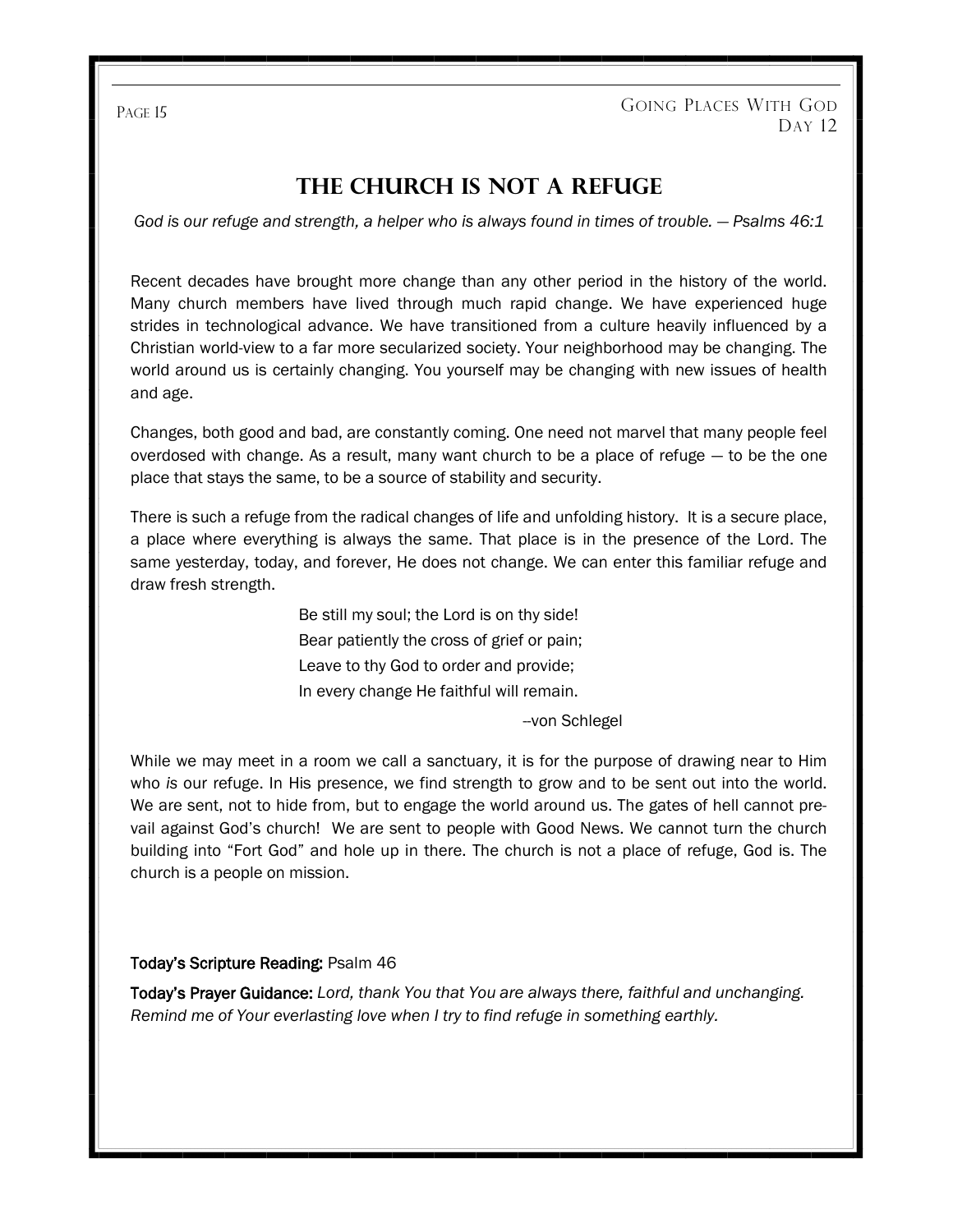## **Church Buildings are Tools, Not Temples**

*He is Lord of heaven and earth and does not live in shrines made by hands.*  $-$  *Acts 17:24* 

Humans are not capable of constructing a dwelling place for God. Paul told the intellectuals in Athens that God "does not live in shrines made by hands." When Solomon prayed the dedication prayer for the Old Testament temple, he said, "But will God indeed live on earth? Even heaven, the highest heaven, cannot contain You, much less this temple I have built." (1<sup>st</sup> Kings 8:27).

Sometimes we forget this as *we* pray. How many times have you heard a person lead an offertory prayer with these words, "Lord, it is good to be gathered in Thy house"? And many of us have heard preachers encouraging regular worship attendance saying, "Be faithful in the Lord's house."

A building may be designed and designated for spiritual purposes, but it can never be a dwelling place for God. Instead, a church building is a tool. Tools aid us in accomplishing a task. They are a means to an end. Jesus preached sermons on mountainsides and preached from boats. Anywhere Jesus is, is good enough. However, church buildings give us room for everyone to gather. A well-designed building enables everyone to see and hear the message, undistracted by the surroundings. With the right tool we can do the job better.

If you are leaning toward relocation, you need to be forewarned that a new building in a new location won't do ministry for you. The location and quality of your buildings matter, but buildings are still just tools. It is possible for a relocation project or a building program to become a "substitute mission" for the Great Commission. If you are leaning against relocation, you will want to reaffirm that God dwells in people, not buildings; if your congregation votes to move you won't be abandoning His house.

#### Today's Scripture Reading: Second Samuel 7:4-7

Today's Prayer Guidance: *Dear Lord, I have many memories tied up in that building, as You know. Sometimes, it is hard to distinguish in my mind between church and that place. Please help me think objectively about this matter and to see it from your point of view.*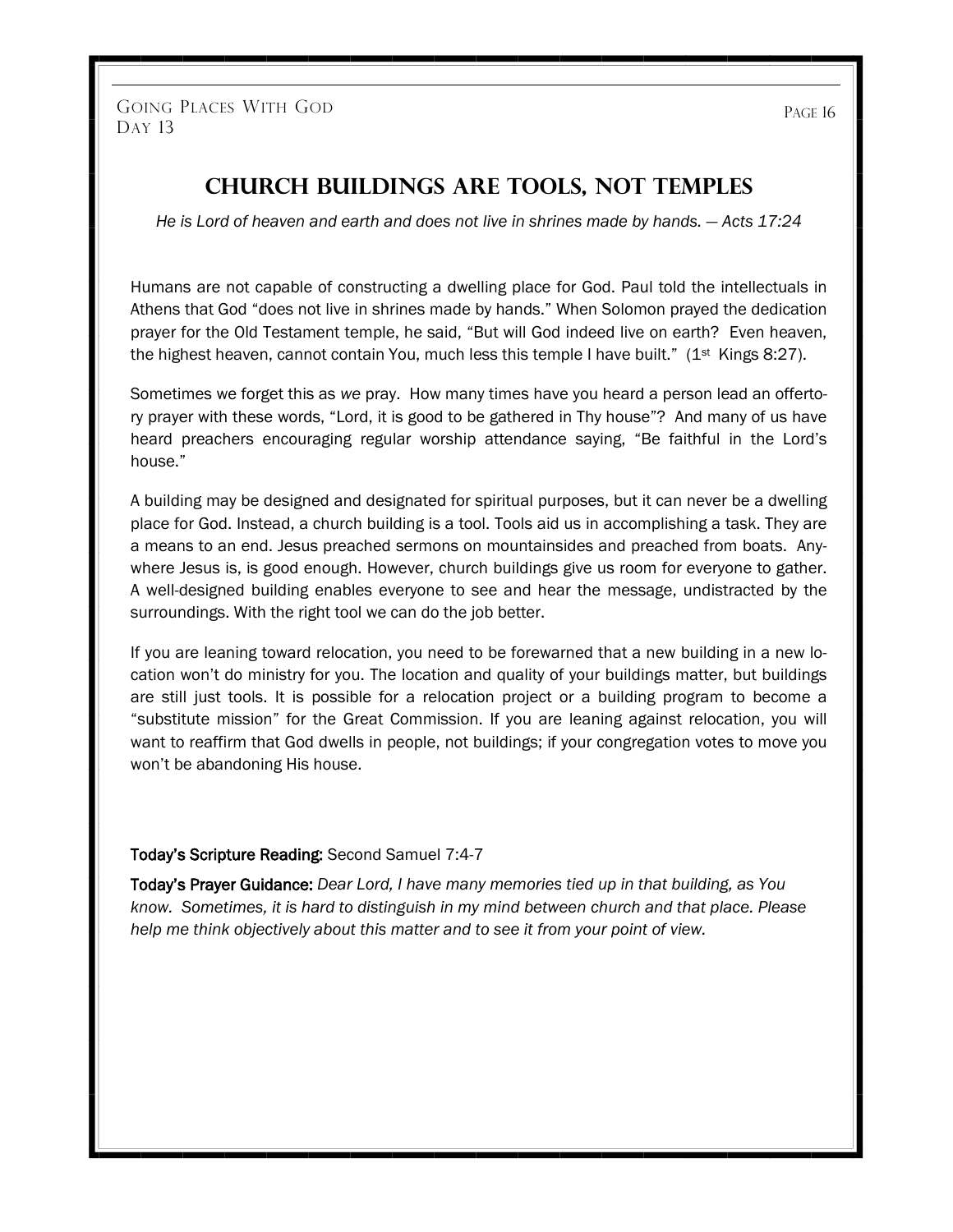GOING PLACES WITH GOD D<sub>AY</sub> 14

# **Guard Yourselves from Idols**

*Little children, guard yourselves from idols. — First John 5:21*

I remember in high school going on choir tour to New York. In one place we saw a man on his knees casting lots before an image. This is what we normally think of as idolatry. Yet, many congregations need to face the possibility that their building has become to them like a graven image.

"But that can't be! God gave us this building" someone will object. People often remember the sacrifices made in a building program of years long past and can recite stories of God's miraculous provision. But yes, in our hearts and internal value systems, a building can become just that. Augustine put it this way, "Idolatry is worshipping anything that ought to be used, or using anything that ought to be worshipped."

Jeremiah warned Jerusalem that judgment was coming to that city. The people thought along these lines… That can't be, the temple of God is here. God would never do anything to hurt the home of His holy Temple. It's presence here protects us. But the prophet warned them, "Do not trust deceitful words, chanting: This is the temple of the Lord, the temple of the Lord, the temple of the Lord" (Jeremiah 7:4). True, God had given them the temple, but it had become an object of misplaced trust.

As you read Numbers 21, you see the children of Israel being bitten by poisonous snakes. God instructs Moses to make a bronze copy of the snake, promising that if they will look up to see it, they will be cured. And cured they are! God told them to make the bronze serpent. God blessed the bronze serpent. It was such a good thing that Jesus would later use this event as a figure of speech to describe His saving work. However, if you read First Kings 18:4, you find that the children of Israel had begun to worship the bronze serpent instead of the Lord. That which was good and of God had been turned into a graven image. They attributed powers to the object and relied on it for worship — instead of the Lord alone. Hezekiah finally had to have it destroyed.

If the presence of Jesus isn't enough for you, then whatever supplement to Jesus you think you need has become a graven image. If you feel you have to have a particular building to worship, that the building is essential for your worship, you are so close to being an idolater, it's scary. In the same way, if you are trusting a new building to do the work of ministry for you, and to fulfill your dreams, that might be your graven image.

#### Today's Scripture Reading: First Kings 11:1-13

Today's Prayer Guidance: *Heavenly Father, deliver me from the temptation to seek meaning and fulfillment in anything or anyone other than You. Sometimes, I simply get so emotionally involved in things; they become a cheap substitute for You, Lord. Forgive me and deliver me from that temptation.*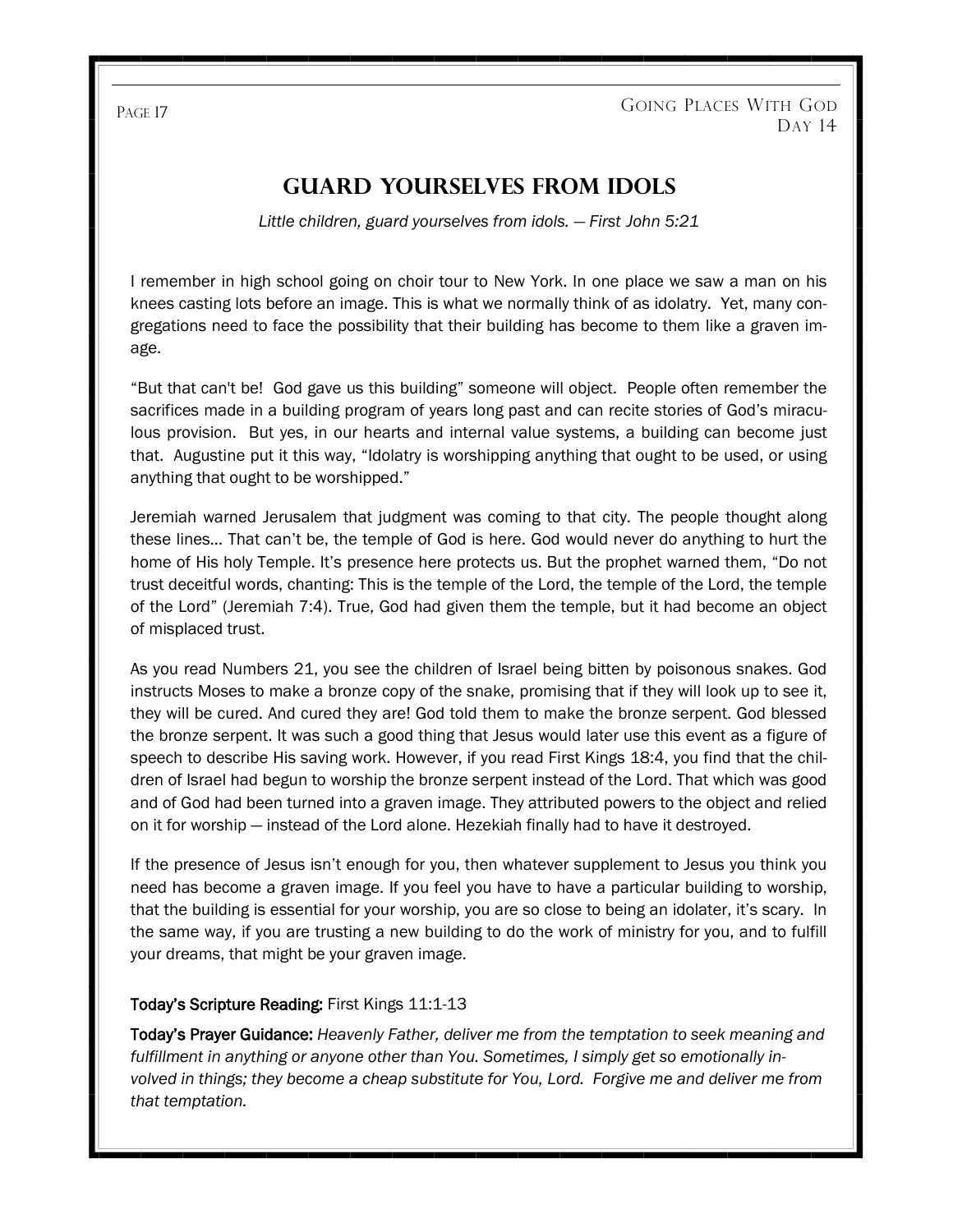GOING PLACES WITH GOD DAY 15

PAGE 18

## **The Church: Compared to a Building**

*You yourselves, as living stones, are being built into a spiritual house*  $-$  *<i>First Peter 2:5* 

A man was answering questions for a national poll. When asked for his church preference, he responded, "Red brick."

The poll was thinking of denominations, but the man was thinking of the church as a building. A church member may tell his wife that he is going to run over to the church for a few minutes. But the church isn't a building; it's compared to a building.

Over and again the Bible uses this word picture. Words like *foundation, master builder, cornerstone, edify,* etc. are spread all across the New Testament.

Jesus said, "I will build My church" (Matthew 16:18).

Paul described himself as "as a skilled master builder," telling us, "I have laid a foundation, and another builds on it" (1st Corinthians 3:10).

Ephesians 2:22 says "The whole building is being fitted together in Him and is growing into a holy sanctuary in the Lord."

It is a great figure of speech. Churches, like buildings, are inhabited — God dwells in His people.

Both buildings and the church need the right foundation: "No one can lay any other foundation than what has been laid—that is, Jesus Christ" ( $1<sup>st</sup>$  Corinthians 3:11). Christians can build each other up and congregations can be strengthened.

Though compared to a building, the church is composed of baptized believers who have committed themselves to the Lord and to each other. In each passage that uses this figure of speech, the point is made clear: "You are...God's building"  $(1<sup>st</sup>$  Corinthians 3:9). We don't go to church, we *are* the church.

This is evident when we suffer the loss of a building to fire. It is always amazing how people respond with comments like "That building was not the church, WE are the church. WE will continue to worship God and to do what He has called us to do."

What would you do if your building were lost to a fire? You might grieve over its loss. That would be Okay. It might bring some difficulty, but the church marches on. Take that attitude into your future. Never forget that you are part of the Lord's eternal, glorious church, indwelt and empowered by the Spirit, with a purpose and a mission in the world!

#### Today's Scripture Reading: First Peter 2:1-10

Today's Prayer Guidance: *Lord Jesus, help me to build up my fellow-members in your family. Show me how to help prevent our congregation from shifting off of our Foundation and moving away from you. Enable me to do my part to make the church stronger.*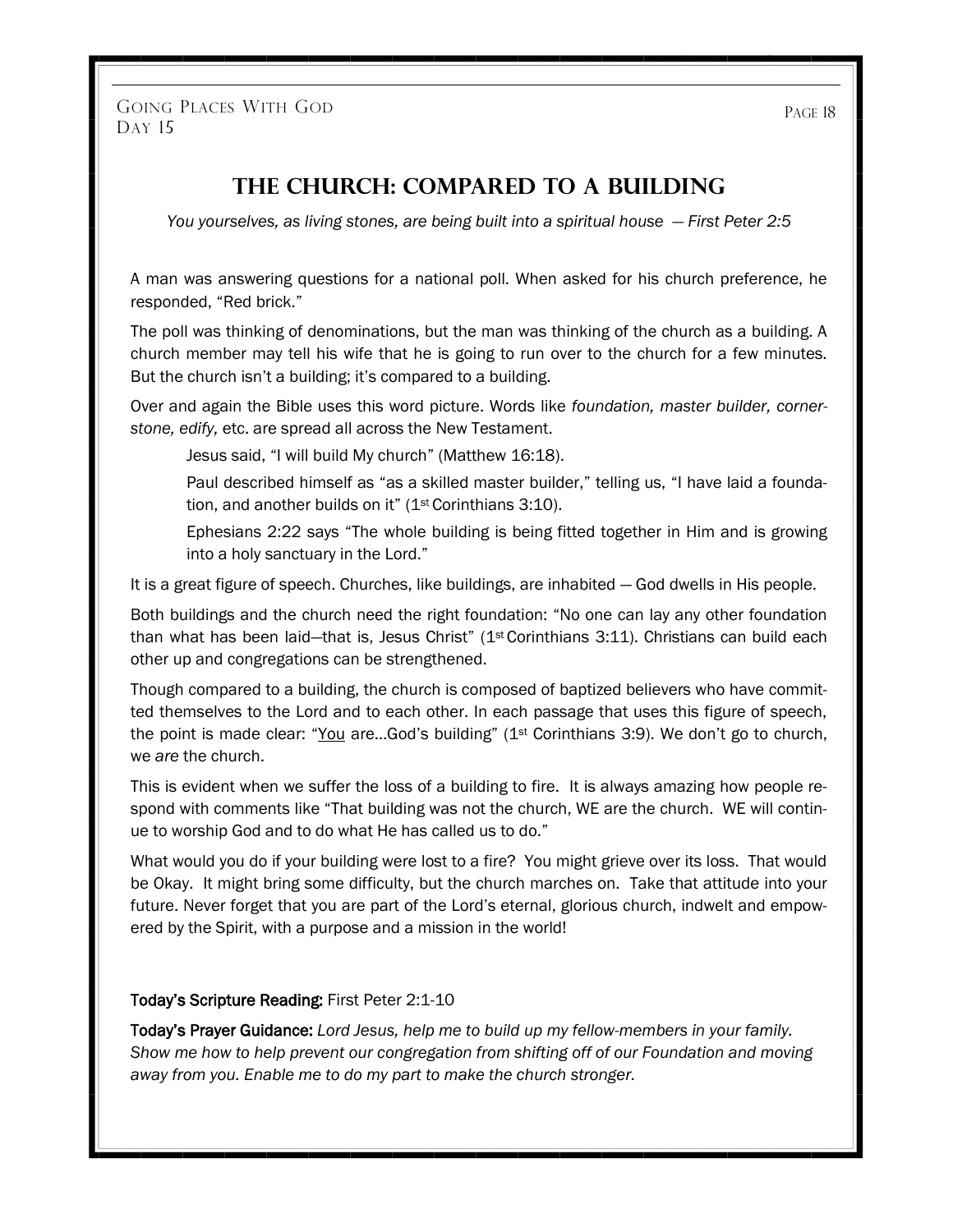## **Churches Don't Merely Die, They Commit Suicide**

*I have set before you life and death, blessing and curse. Choose life so that you and your descendants may live — Deuteronomy 30:19*

When the Lord reminded the people of Israel about His ways, He told them, "I have set before you life and death, blessing and curse. Choose life so that you and your descendants may live." The choices they would make about obeying God would determine whether they could long continue as a people. Their choices would impact not only themselves, but also their children after them. The same is true for the church. Churches are constantly making choices – life and death choices. They make life choices when they decide to follow the Holy Spirit's leading and when they choose to selflessly minister. They make death choices when they become selfcentered or have their minds made up about the direction of the church, regardless of the Spirit's leading.

Someone has pictured the difference between live and dead churches. Here are some highlights:

> LIVE churches are intense and earnest about praise; DEAD churches just "go to church."

LIVE churches move by faith; DEAD churches inch along by sight.

LIVE churches focus on people; DEAD churches focus on problems.

LIVE churches have the fresh wind of love blowing; DEAD churches are given to bickering.

LIVE churches evangelize; DEAD churches fossilize.

How do churches become "live" or "dead"? They become the sum total of their choices. The "dead church" keeps making death choices until it ceases to exist. A church never merely dies, it commits suicide. God invites us to "Choose life."

#### Today's Scripture Reading: Revelation 3:15-22

Today's Prayer Guidance: *Lord of Life, let Your life flow through me and through our church. Keep me from busying my spiritual life to death. Help me to stay plugged into You, as the source of life. Prompt me as a church member to use my influence to make life-choices.*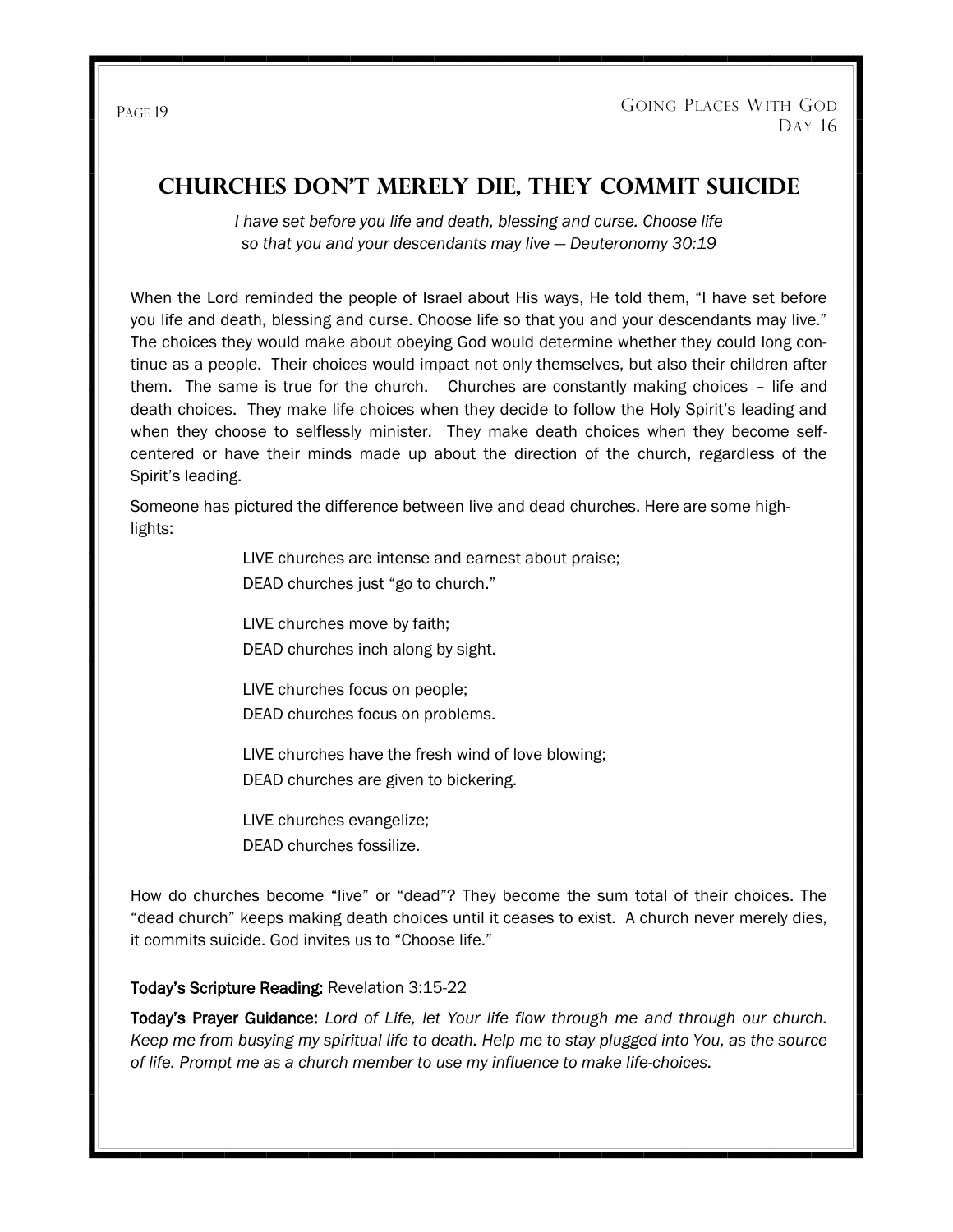PAGE 20

## **The Church Without Faith is Dead**

*The righteous will live by faith — Romans 1:17*

It is said that the African impala can jump to a height of over 10 feet and cover a distances greater than 30 feet. Yet, they can be kept in an enclosure in any zoo with a 3-foot wall. The animals will not jump if they cannot see where their feet will fall. Many churches are the same way; they refuse to take a step of faith without seeing proof of success in advance. Faith is living in the light of God's leading, without requiring a guarantee of success. "For we walk by faith, not by sight" (2nd Corinthians 5:7).

Of all people, Christians should have the most love of challenge. Think of the heroes of the Bible, "who by faith conquered kingdoms, administered justice, obtained promises, shut the mouths of lions, quenched the raging of fire, escaped the edge of the sword, gained strength after being weak, became mighty in battle, and put foreign armies to flight" (Hebrews 11:33-34).

When Glenn Akins came to consult with First Baptist Church, Tallassee, he asked what size church First Baptist was: small, medium, or large. Perhaps two people in the service raised their hand to say large. Then he pointed out that the congregation, though not a super-church, was larger than more 90% of the churches in the state. He explained, "Small isn't bad, but you need to act your size." Then, he turned to Numbers 33 and discussed the majority report of Promised Land spies, "To ourselves we seemed like grasshoppers, and we must have seemed the same to them." They failed to see themselves in their true size once God was factored in. Their unbelief doomed an entire generation to die in the wilderness. He concluded, "When you think like a grasshopper, you get squashed like a bug."

Faith is confidence that God will come through. The story is told of a group of people in Kansas who after a long drought came together to pray for rain. As they met, they discovered only one young person had brought an umbrella with her.

Moving a faith-less church to a new location will solve nothing. A faith-filled church may not need to relocate. Many times churches have acquired property they never would have dreamed they would have, thus eliminating the need to relocate. Just as faith without works is dead, so the church without faith is dead.

What are you trusting God for?

#### Today's Scripture Reading: Hebrews 11

Today's Prayer Guidance: *Father God, I know that without faith I cannot please You. You are able to do more than I can dream of, both, in my personal life and in our church. Please give me the eyes of faith to see it, and the heart of faith to accept it, and the will to trust You to do it.*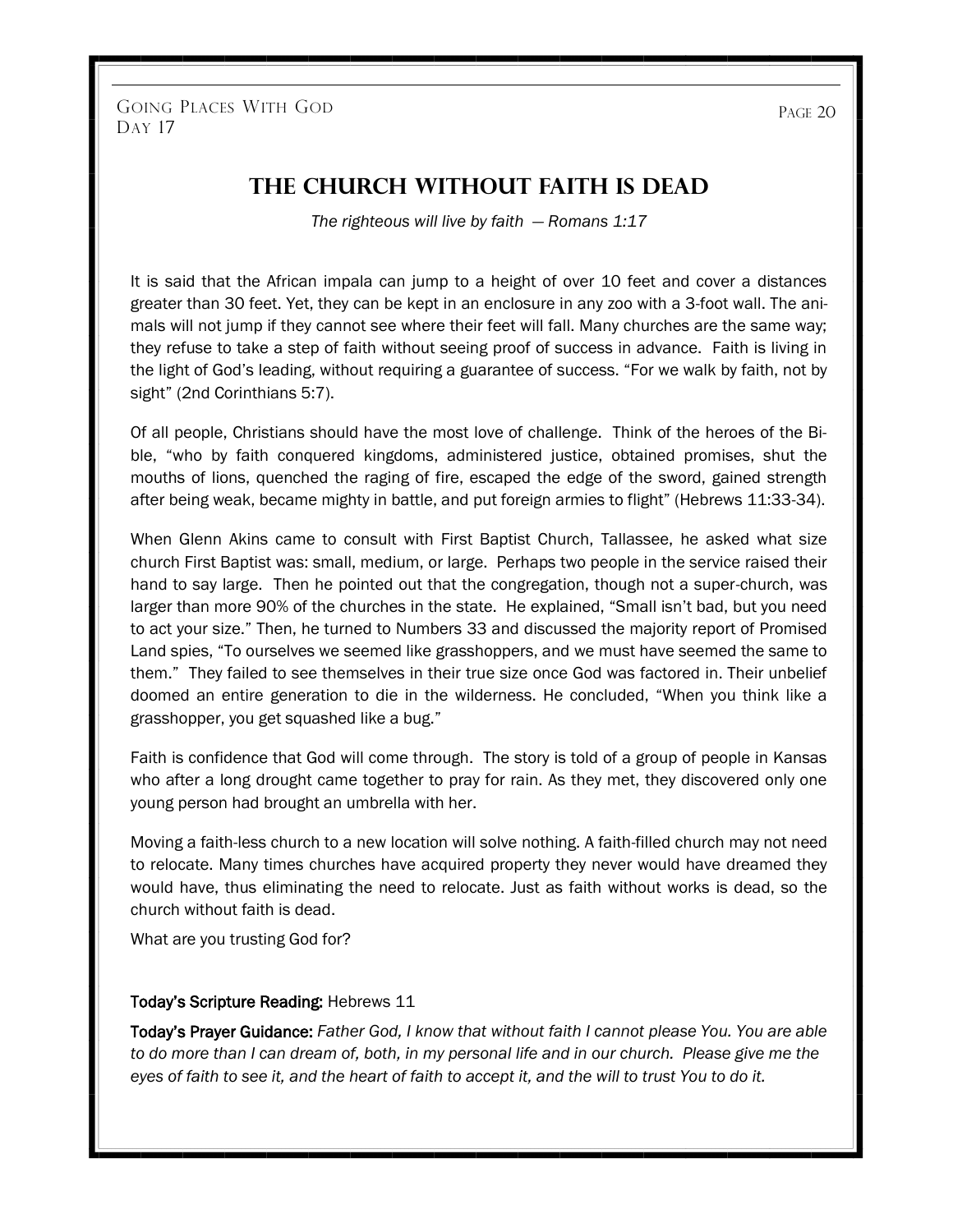GOING PLACES WITH GOD D<sub>AY</sub> 18

# **What Are You Doing Here?**

*What are you doing here, Elijah? — First Kings 19:9*

Elijah had spent all of his energy in battling the false prophets on Mount Carmel. Then, when he was emotionally drained, Jezebel sent him a death threat. Elijah ran!

"And there he went into a cave, and spent the night in that place; and behold, the word of the LORD came to him, and He said to him, 'What are you doing here, Elijah?' So he said, 'I have been very zealous for the LORD God of hosts; for the children of Israel have forsaken Your covenant, torn down Your altars, and killed Your prophets with the sword. I alone am left; and they seek to take my life"" (1<sup>st</sup> Kings 19:9-10, NKJV).

Is your church in a cave of discouragement and depression? Such a congregation faces a murderer's row of problems: Key lay leaders have moved out of the community. Other members now have to carry too heavy a load. Every church decision is second-guessed. Tough questions are followed by tougher follow-up questions. Church families seem to have roast preacher more often for Sunday dinner. There are sides forming; everyone is expected to choose a side. Perhaps newer members are challenging the old guard. Some have expressed their displeasure at the state of the church by withholding or designating their offerings. The atmosphere is getting tense; sometimes you dread going to church. There has been a major explosion in church business meeting (or you feel one building up). And there are others who, having had their fill of these things, have given up, and are looking for a new church home. That is a "cave of discouragement and depression."

Elijah was presently located in a cave. God's question was, "Why are you here?" He answered that he had done his part, now he was alone, and his doom was sure. This answer didn't satisfy the Lord. So, God rested him, encouraged him, and sent him out with a new set of orders on a fresh mission. Do you think that maybe, somehow (relocation or in some other way), that is what the Lord has in mind for your church?

#### Today's Scripture Reading: First Kings 19

Today's Prayer Guidance: *Lord, this sounds something like us. We have been beat up and burned out. We almost felt You had forsaken us. Help us as a church to see that You have been there all along. Help us to get out of this cave. Impart to our hearts confidence that You can use us again.*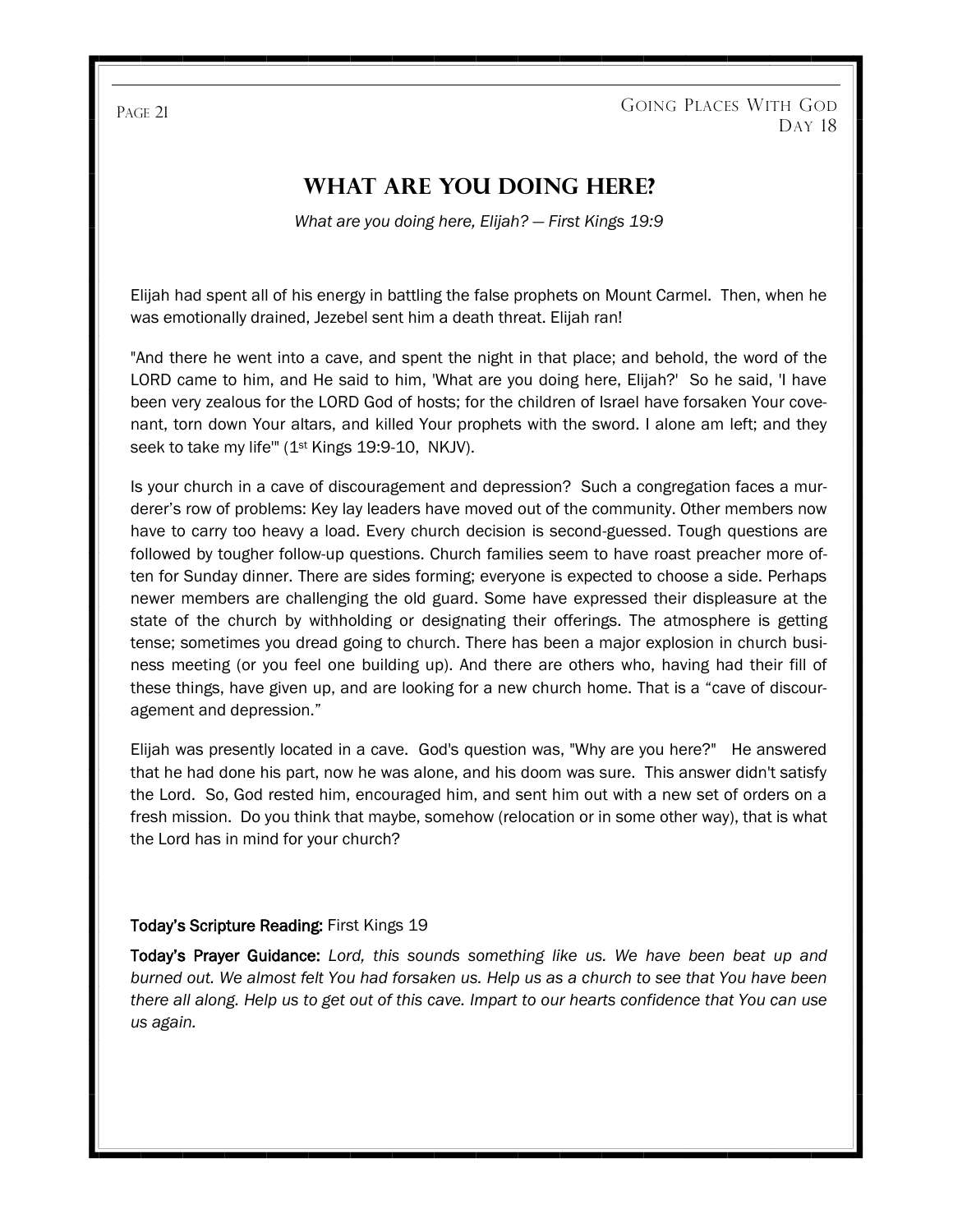## **Where Have You Come From, And Where Are You Going?**

*Hagar, slave of Sarai, where have you come from, and where are you going? -- Genesis 16:8*

Hagar ran away from Sarah and God went to find her: "He said, 'Hagar, slave of Sarai, where have you come from, and where are you going?' She replied, 'I'm running away from my mistress Sarai.' Then the Angel of the Lord said to her, 'You must go back to your mistress…'" (Genesis 16:8-9). Even though it would be tough, Hagar had to get back to her purpose in life, to serve in the household of Abraham. Sometimes, a church needs to get back to its purpose, also.

As you study the history of most churches, you find that they were founded by a group of people burdened to reach lost people. They prayed and worked hard to establish a new congregation. Winning people to Jesus was the highest priority. Stories in the church archives tell of mighty revivals and all-night prayer meetings. It was all about the Great Commission. The buildings they constructed were a means to that end. Does that sound like your church heritage? Sometimes, we have to admit that we have become a little aimless in our ministry and we need a plan to get back on track. Does your congregation need to make plans to minister again?

A certain congregation had voted to construct a new building. The building committee, in consecutive meetings passed the following resolutions:

- 1. We shall build a new church
- 2. The new building is to be located on the site of the old one.
- 3. The material in the old building is to be used in the new one.
- 4. We shall continue to use the old building until the new one is completed.

Every church needs a ministry plan — hopefully one that is better thought out than the one of this building committee. A ministry plan evaluates the strengths and weaknesses of the congregation. It surveys the make-up, needs, and trends of the community. A ministry plan considers how the strengths of the congregation match up to meet those needs. Then, plans are made to do ministry – with clear action steps. To fail to plan ministry is to plan to not minister. Kennon Callahan lists three qualities of effective long-range plans. Such plans are: (1) Responsible and realistic, (2) Courageous and compassionate, and (3) Prayerful and powerful. <sup>1</sup>

Continuing a great legacy of outreach and ministry requires faithful planning. The key questions in considering relocation are, "Can we continue to fulfill our mission in this location?" – and if not, will we make adjustments to continue our mission? If your church has a heritage of evangelism and outreach, then staying at your present location may be the most radical break from your past possible. Your church wasn't founded to preserve historic buildings…. Or to turn buildings into fortresses to hide the members from their neighborhoods. You will have to consider whether relocation isn't the best available option for preserving your heritage.

#### Today's Scripture Reading: Philippians 3:7-14

Today's Prayer Guidance: *O God, please place Your plans for Your church in my heart and show me Your plan.* 

<sup>1</sup> Kennon Callahan, Twelve Keys for an Effective Church, Josey-Bass Publishers, 1983. Page IX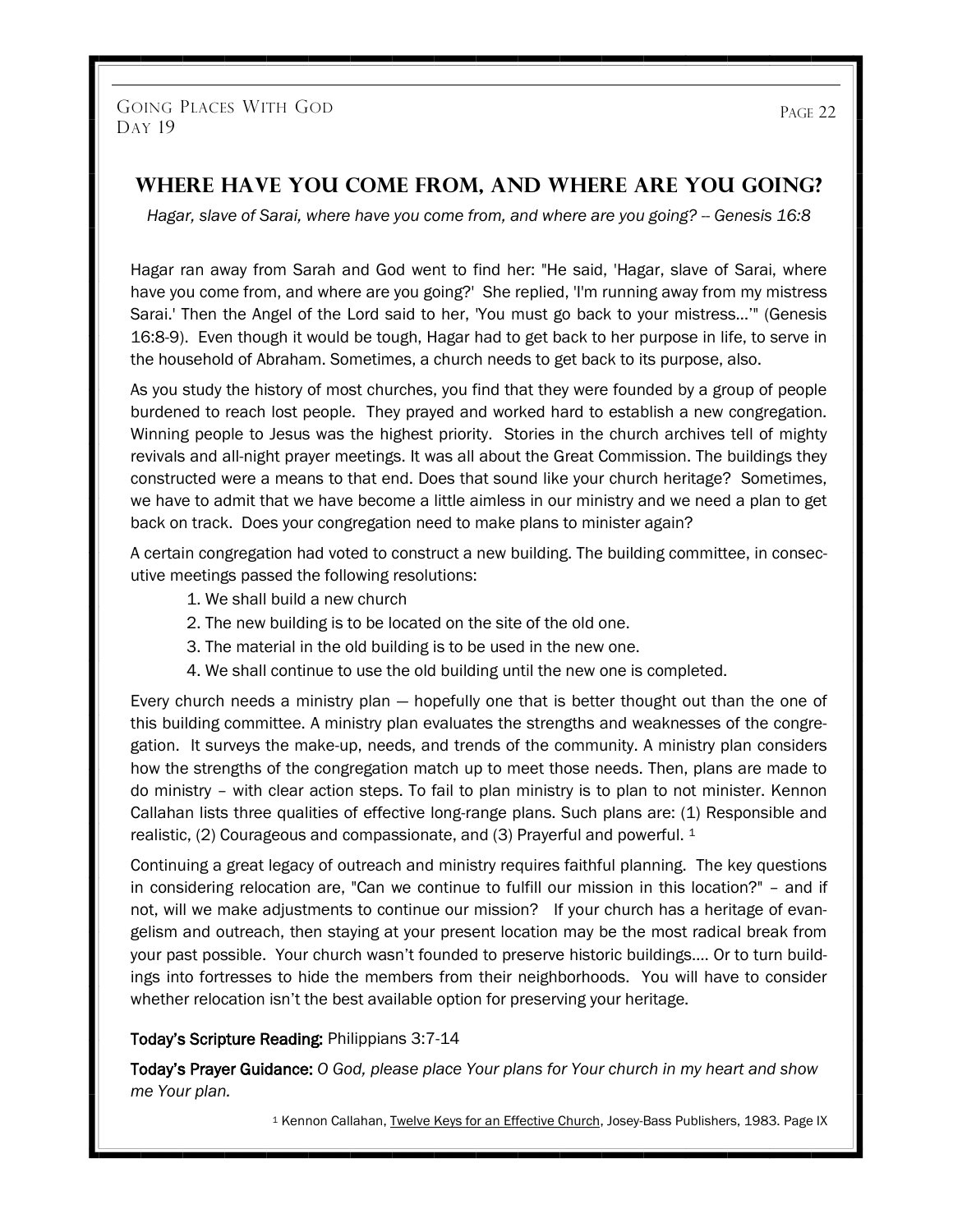# **Where Is Your Brother?**

*Then the Lord said to Cain, "Where is your brother Abel"— Genesis 4:9*

Hunter Street Baptist Church was located in the West End section of Birmingham. However, the demographics had all changed; so, pastor Buddy Gray led the congregation to relocate. Sardis Baptist Church, an African-American congregation, agreed to buy the building. Buddy asked their pastor, "Dr. Pettigrew, what are your black pastor friends saying to you about your congregation buying our building?" "They are telling me that if I wait three years, I can have it for nearly nothing," he answered. "That's true, so why aren't you doing that?" Buddy followed up. "Because," said Dr. Pettigrew, "The Lord told me that if I let your church die, He was going to let my church die. I figure what we are giving you for this building will give your church a fresh start and give us a good building at a fair price." At the time, Hunter Street was averaging 230 in attendance; now at their new location, worship attendance exceeds 4,000. Both Sardis Baptist and Hunter Street prosper today because someone considered himself his brother's keeper.

Who does your church exist to reach? While most church members would say that we are here to reach everyone, that is unrealistic. Most of us would be glad to reach everyone, but we really aren't able to do so. God gifts some people to reach across cultural boundaries. Even these trans-cultural ministers usually have the gifts and training to reach only a single culture group.

There are two principles of church growth that explain it well. Here is the first one: *Folks like us make a church like ours, and a church like ours reaches folks like us.<sup>1</sup>* Are the people in your community like the people in your church? If they are the same, you may not need to relocate. But, if they are different, here is the cold hard fact: you will never reach them. Stop blaming the pastor if the church isn't growing.. And, if you're trying to reach them, stop blaming yourselves.

Has a high percentage of your membership moved out of the community, driving back to attend church? If so, you are not going to be able to persuade an adequate number of people from outside your community to take the same drive. Unless you have some unusual, fantastic program, there sits your building half-empty in a community with as large a population as ever.

Now, here is the second principle of church growth: *The way for a church to evangelize culturally different people is to deliberately and intentionally plant new congregations focused toward the new community.2* Is it possible that God has brought the mission field to your neighborhood? Is it possible that God – the ultimate owner of "your" church building – wants to put those people in His building? Could it be that the Lord wants your congregation to share your facilities with another congregation? Or, to start a new work to reach the new people in your community?

"Then the Lord said to Cain, 'Where is your brother Abel?' 'I don't know,' he replied. 'Am I my brother's guardian?'" (Genesis *4:9)* Christians all know the answer.

#### Today's Scripture Reading: Acts 11:19-26

Today's Prayer Guidance: *Father, as You know, our church has supported missions for years. We have given generously to support those who take the Gospel to other lands and peoples. Now some of those peoples are coming to us. Help me to think more like a missionary.*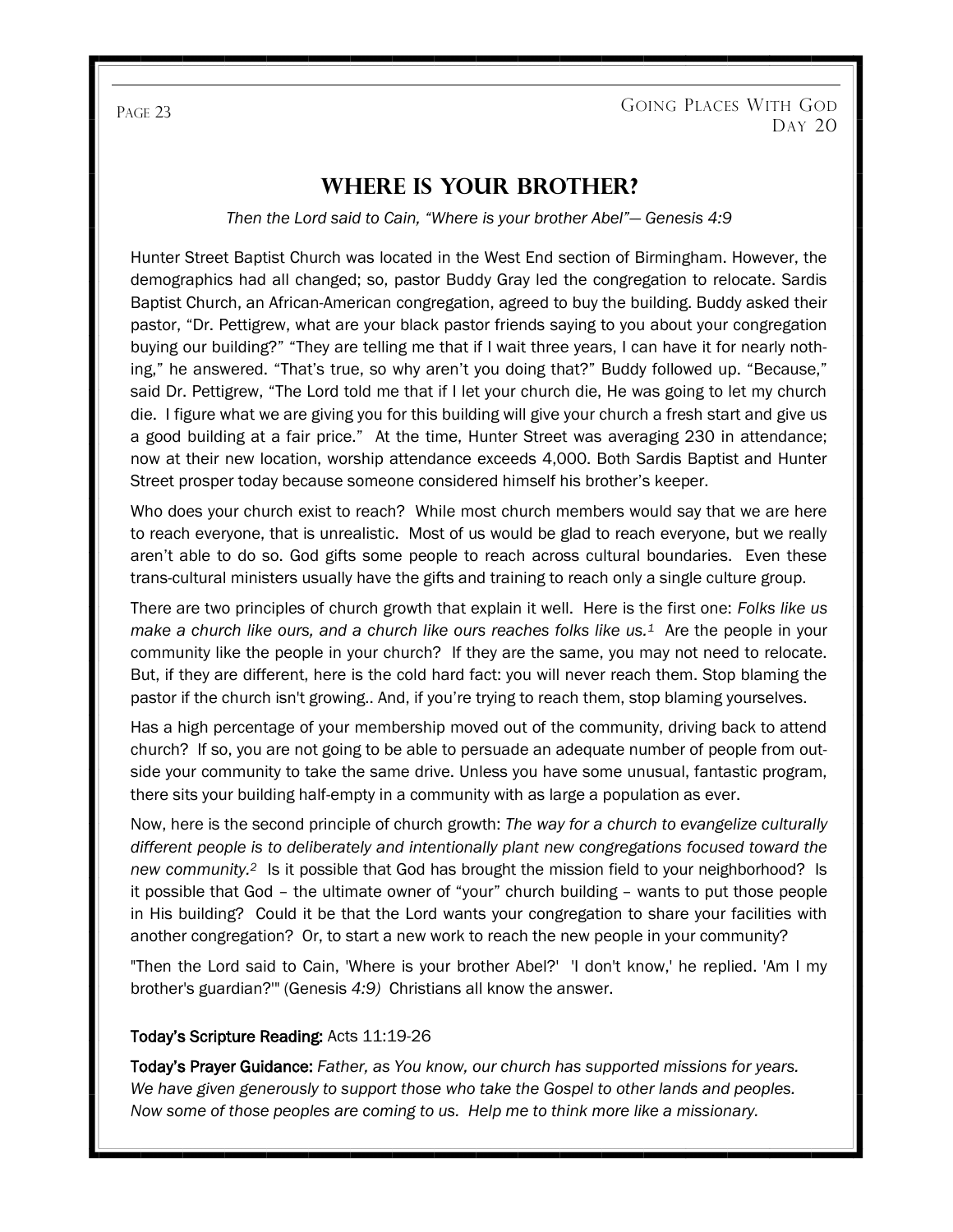GOING PLACES WITH GOD PAGE 24 DAY 21

## **Why Have You Lied to the Holy Spirit?**

*Then Peter said, "Ananias, why has Satan filled your heart to lie to the Holy Spirit…?" — Acts 5:3*

Ananias and his wife, Sapphira wanted the rest of the church to think of them as generous givers. They sold a piece of property and gave part of the money to the church. So far, no problem. However, they told the leaders that they had given all of the proceeds from the sale to the church, when in fact, they had kept back a portion for themselves. Peter was plain with both of them (just before God struck them dead) — they had lied, not to men only, but ultimately to the Holy Spirit of God!

Sometimes a church considering relocation will announce that they have studied it and that they are going to stay and minister to their changing community. Now these people are not the right ones to reach their community. They are not gifted for cross-cultural evangelism. They may start a clothes closet or food pantry, but they don't start new ministries designed to reach people in a way that results in changed lives and new churches. They pretty much go right on doing what they have always done.

Here is what is really happening: they knew they couldn't say out loud that they weren't willing to obey God's clear leading to relocate. They had to sound more spiritual as they gave their reasons for staying. So the party line was, "We're staying to minister to our community." Who can argue with that? Yet, absent a ministry plan with details and deadlines, these are empty promises. The truth is that the church simply didn't want to relocate and needed some camouflage. Ultimately, such a church is lying to the Holy Spirit.

If the Holy Spirit is leading your church to stay at your present location, then He is probably also leading you to plan radical changes in how you will conduct your ministry there. You will need to consider such issues as:

- Your approach to evangelism.
- A profile of the typical person you are placed there by the Lord to reach.
- Your worship style and schedule.
- Benevolence and social ministries such as a food pantry, furniture ministry, or a clothes closet.
- Training for job skills, stress management, well-baby care, Christian money management, etc. (These meet needs and open doors for evangelism.)

A commitment to staying at your present location means big changes. No lie!

#### Today's Scripture Reading: James 1:17-27

Today's Prayer Guidance: *Lord, what do you want us to do about the people who live here, but who will never enter our church building? We are afraid of some of them. How would you have us to treat them in Jesus name?*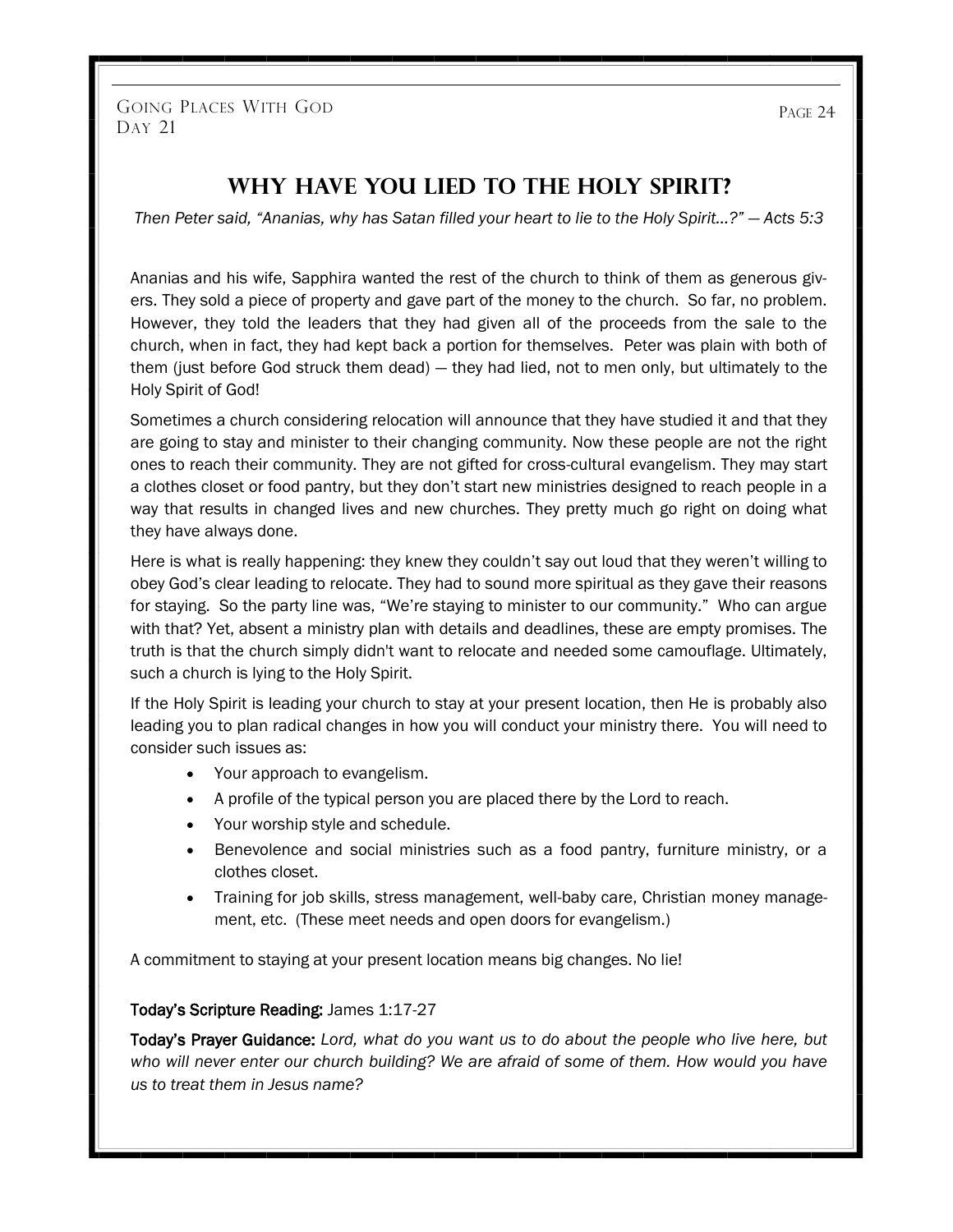## **Do You Love Me More Than These?**

*When they had eaten breakfast, Jesus asked Simon Peter, "Simon, son of John, do you love Me more than these?" — John 21:15*

Peter had gone fishing. He simply didn't know what to make of everything that had taken place. Jesus had died and, and now had appeared to the disciple. Peter had fished for a living; it was a familiar environment. It was a context in which he felt secure. At the end of this fruitless fishing trip, the Lord appeared, asking questions.

"When they had eaten breakfast, Jesus asked Simon Peter, 'Simon, son of John, do you love Me more than these?'" (John 21:15)

Bible students sometimes discuss whether Jesus was asking Peter if he loved Him more than the other disciples (as he had boasted earlier) or whether he loved Jesus more than the fishing nets laying about. The nets were right there, and were a source of security for him at a time when Peter felt so much confusion. Either way, we need to be able to answer that, "Yes; we love Him more than anything." If we believe our church to be a great church, then our yes is proven in our obedience to His command to "Feed My lambs."

Do we love Jesus more than our sources of security? Does Jesus mean more to us than the building in which we worship Him? Is our mission more important to us than our memories?

"The controlling purpose in the ingrown church has to do with survival — not with growth… When this distortion of purpose prevails, the danger is that eventually the church will make its own life, programs, and traditions into its object of worship. The church will give to itself the honor that belongs to God alone. What began as a way of surviving becomes blasphemous worship..." <sup>1</sup>

Your church may not need to relocate. Or it may not need to relocate… yet. But, as Christians, we must be able to say, "Yes, Lord. I love you more than these."

#### Today's Scripture Reading: John 21:1-17

Today's Prayer Guidance: *Lord, I believe that I love You, but I don't always know if I love You most. Help me become intolerant of rivals for Your affections.* 

<sup>1</sup> C. John Miller, Outgrowing the Ingrown Church, Zondervan, 1986, pages 35-36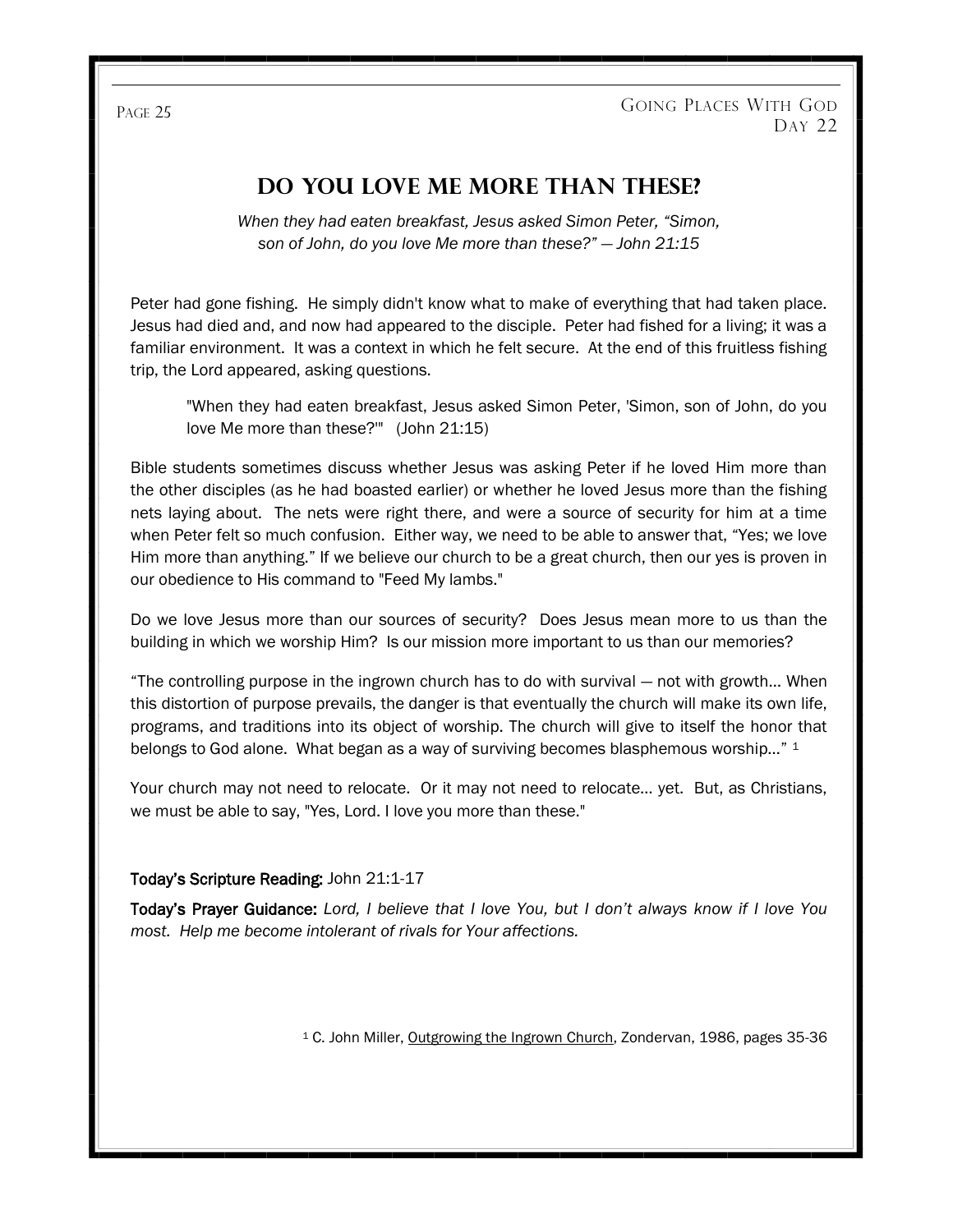GOING PLACES WITH GOD DAY 23

## **Leaving a Legacy**

*"Descendants will serve Him; the next generation will be told about the Lord. They will come and tell a people yet to be born about His righteousness—what He has done." Psalms 22:30-31*

It is our privilege as Christians and church members, not just to enjoy a heritage left us by someone else, but also to leave a legacy for others. The poem by Will Allen Dromgoole wonderfully captured this idea in, *The Bridge Builder*.

An old man, going a lone highway,

Came at the evening cold and gray,

To a chasm, vast and deep and wide,

Through which was flowing a sullen tide.

The old man crossed in the twilight dim-

That sullen stream had no fears for him;

But he turned, when he reached the other side,

And built a bridge to span the tide.

"Old man," said a fellow pilgrim near,

"You are wasting strength in building here.

Your journey will end with the ending day;

You never again must pass this way.

You have crossed the chasm, deep and wide,

Why build you the bridge at the eventide?"

The builder lifted his old gray head.

"Good friend, in the path I have come," he said,

"There followeth after me today

A youth whose feet must pass this way.

This chasm that has been naught to me

To that fair-haired youth may a pitfall be.

He, too, must cross in the twilight dim;

Good friend, I am building the bridge for him."

When your grandchildren ask how you used your influence in the church, will they be looking at a someone who selfishly clung to a legacy left by someone else? Or will you be able to tell of joining with others to build a bridge for future generations? Will you be able to testify firsthand how the Lord guided and provided — "and tell a people yet to be born… what He has done"?

#### Today's Scripture Reading: Joshua 16:6-14

Today's Prayer Guidance: *Father, please give me the vision and courage to leave a legacy of faith and service to my family and to my church.*

PAGE 26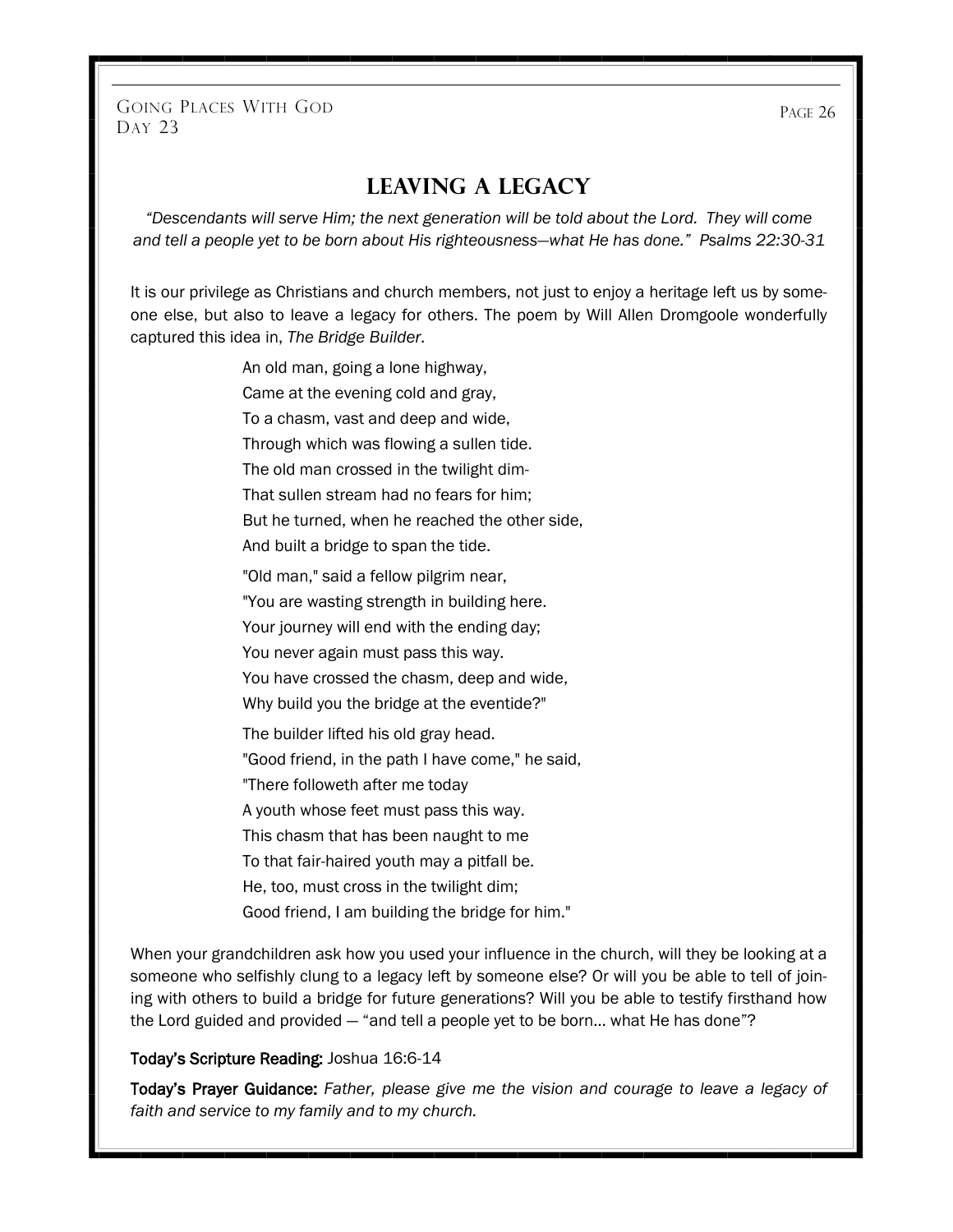# **Seasons in the Life of a Church**

*From the Issacharites, who understood the times and knew what Israel should do: 200 chiefs… — First Chronicles 12:32*

There are seasons in the life of a living church. There are seasons of growth and rapid advance. There are also less dramatic seasons for solidifying progress made. Like the farmer who has to get all of his family into the fields in order to bring in a harvest, there are busy times when everyone has to do their part to help. There are times of crisis when decisions must be made to save the future of the church.

Buried in a genealogy in First Chronicles is a great gem of truth. The tribe of Issachar had 200 leaders "who understood the times and knew what Israel ought to do." They understood their season of history from God's point of view. They recognized what forces were at work. And they knew what God wanted done. It doesn't mean they had strong opinions about what they wanted to do, but rather, they had insight into what they ought to do in that moment, that season in the history of God's people.

Robert Dale describes the lifecycle of churches in his book, *To Dream Again*. He writes:

*A shorthand way of describing a healthy church, organizationally speaking is that it plans. An unhealthy church solves problems.*

Also, a healthy church is…

- *Proactive and takes initiative for its ministry*
- *Builds on and is renewed by its dream, and*
- *Ministers to others.*

On the other hand, an unhealthy church is…

- *Reactive and surrenders its initiative for ministry*
- *Declines and doubts itself to death, and*
- *Must itself be ministered to.*

*…Churches must constantly open themselves to revitalization. They must dream again! To stand still is to die. <sup>1</sup>*

If your church is discussing relocation, then your church is clearly in a crucial season. Forces are at work. Be assured that God is also at work around you. He is inviting you to join Him. It is the season to dream again.

#### Today's Scripture Reading: Ephesians 1:15-19

Today's Prayer Guidance: *Heavenly Father, it is easy to see the problems.* And sometimes, it *seems we put out one brushfire only to have another problem spring up. Help our church family, and help me, to dream again — and not lose hope for Your church.* 

> <sup>1</sup>To Dream Again: Growing Healthy Congregations for Changing Futures by Robert D. Dale, 2018, updated edition), Nurturing Faith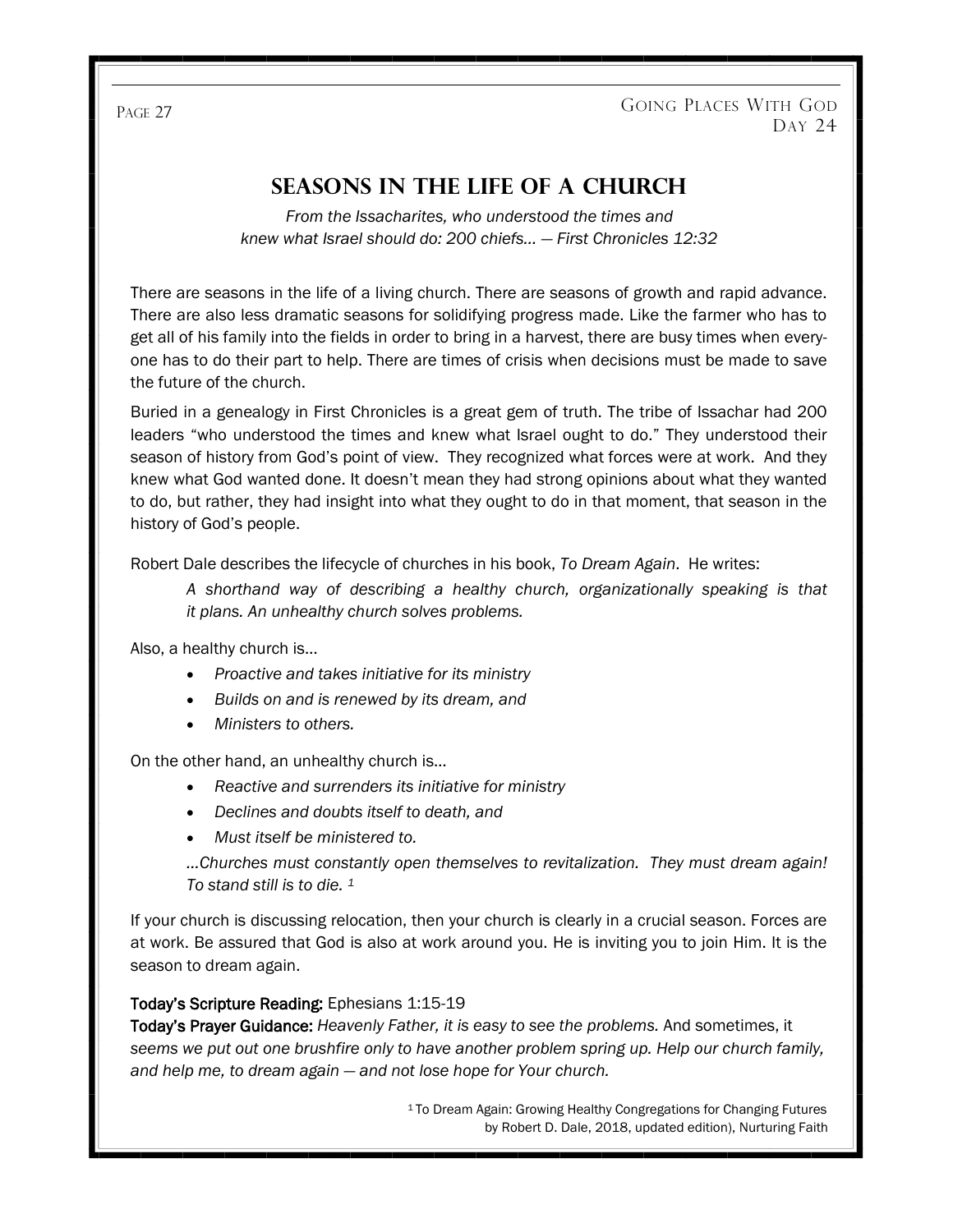## **What Does Your Pastor Think About Relocation?**

*Obey your leaders and submit to them, for they keep watch over your souls as those who will give an account, so that they can do this with joy and not with grief, for that would be unprofitable for you. — Hebrews 13:17*

One of the most well known lines spoken to pastors is, "Preacher, we were here when you came and we'll be here when you leave." Through the years, this sentence has been the rationale for rejecting many a pastor's leadership. It is an unwitting confession that these church members do not regard Jesus Christ as the Head of the church and its only Owner. They are assuming some kind of squatter's rights. They believe they have a right to exercise a "controlling interest" in the church by reason of their tenure or gifts. They reject the New Testament pattern of leadership.

Perhaps the best reply to this statement would be, "So what?" There were Pharisees when Jesus began His earthly ministry and the same Pharisees were there three years later when it ended. So what? Jesus was still right. Paul ministered in some gentile cities for only days – a monthslong ministry was a long one for Paul. There were always idolaters when he came to a city and idolaters when he left. So what? Longevity in a particular church, in itself, proves absolutely nothing.

A congregation should hear the pastor's views on the direction of the church with respect and give his recommendations their prayerful consideration. No, pastors aren't always right. And yes, we make our decisions together, as a congregation. Nevertheless, it is both wrong and unwise to dismiss a pastor's proposals without prayerful consideration.

Does your pastor have training in evangelism and church growth? Then, his training should be given some weight. Does he preach the Word? His knowledge of the Bible should be respected. His call by God to your church should be given a measure of deference.

Some say that respect is earned; there is a measure of truth in this saying leaders should recognize. Yet, on the part of followers, respect for the office is either given or withheld. One mark of growing, healthy churches is that they have good "followship" as well as good leadership.

#### Today's Scripture Reading: First Samuel 8

Today's Prayer Guidance: *Dear Lord, lead our pastor as he leads us. Give him wisdom and insight. Help us to respect him and hear what You have to say to us through him.*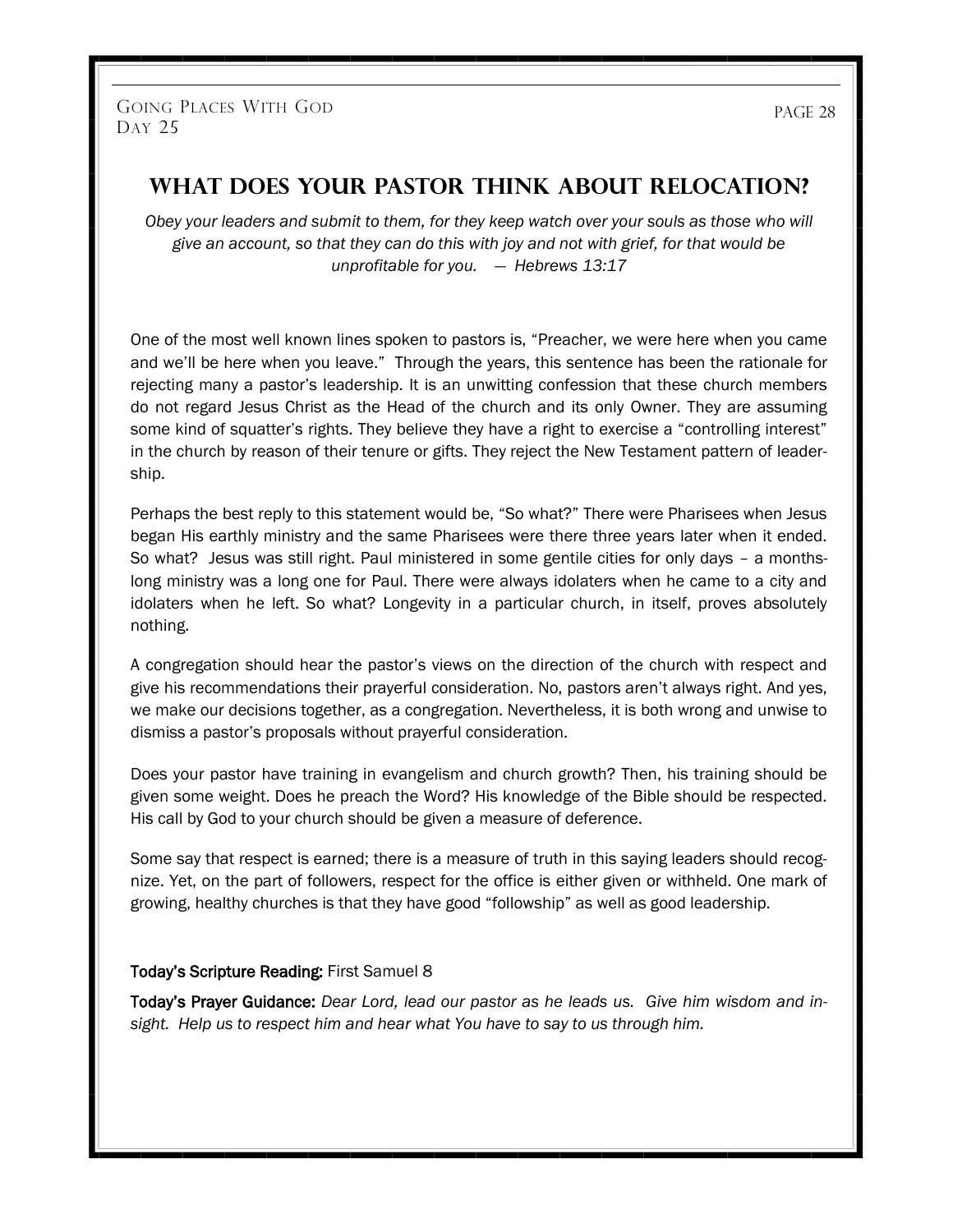PAGE 29 GOING PLACES WITH GOD DAY 26

## **Who's Impacting Whom?**

*You are the salt of the earth. But if the salt should lose its taste, how can it be made salty? It's no longer good for anything but to be thrown out and trampled on by men. You are the light of the world. A city situated on a hill cannot be hidden. — Matthew 5:13-14*

Is your church impacting the community or is the community impacting your church?

If, overnight, your church disappeared from the face of the earth, how many people in the community would know the difference?

Are we like the dog chasing the car? Would we know what to do with them if we caught them? If large numbers of people from the community started attending this church, could we handle it?

Are we hiding from the community as it now is, hoping things will go back to the way they were? Are we in denial, needing to come to grips with reality?

Do we love our neighbors? Do we fear them? Are we jealous of them? Do we respect them?

Do we have the right strategy to reach them?

Have we given up on impacting the community? Have we shifted our emphasis to more achievable goals? For example, plenty of declining churches are well-kept — the roof is in good shape, the lawn is neatly manicured, and the building has a fresh coat of paint. The congregation doesn't know how to reach their community, but they know how to maintain a building! But, remember, on the Day of the Lord, "The elements will burn and be dissolved, and the earth and the works on it will be disclosed"  $(2<sup>nd</sup> Peter 3:10)$ . That nice building will go up in smoke! Only changed lives will endure; they alone are of eternal value.

So, are lives being changed here, or not? And if not, what do we need to do about it?

Are we the best ones to reach the people who live here now? Or do we need to find some new partners who can help us? Do we need to simply get out of God's way and allow someone else to come in who can reach our neighbors?

These are hard questions. It takes courage to answer them… honestly.

#### Today's Scripture Reading: First Thessalonians 2:1-13

Today's Prayer Guidance: *Father, let us see the power of the Gospel at work in the lives of others. The Gospel is a powerful, life-changing message. If you have to move us, place where You can use us to touch lives. If we have to adopt new approaches, or find new partners, help us to do so. Please let us be part of spreading the Good News.*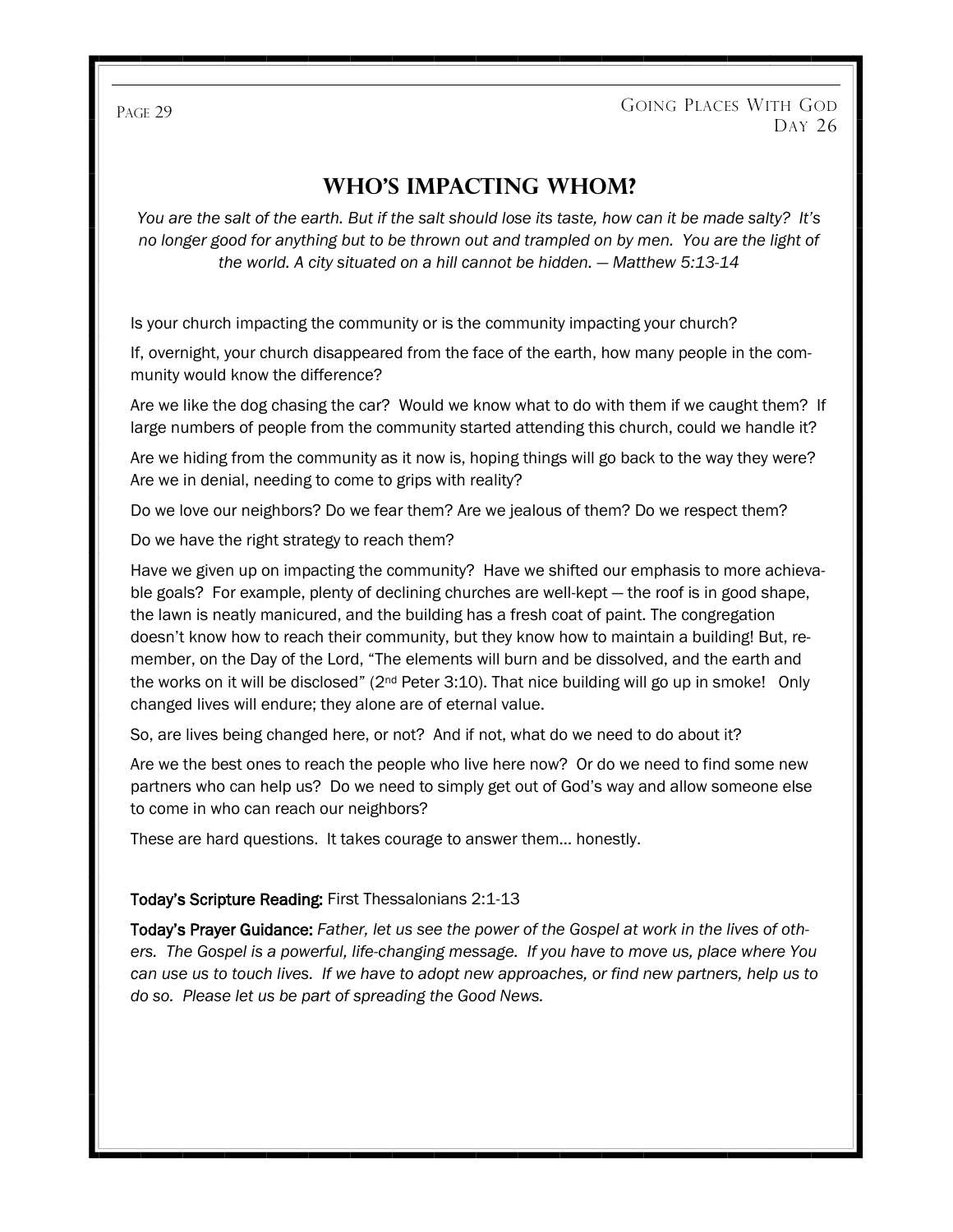GOING PLACES WITH GOD DAY 27

**BUT THAT'S A LOT OF MONEY!** 

*"'I will shake all the nations so that the treasures of all the nations will come, and I will fill this house with glory,' says the Lord of Hosts. 'The silver and gold belong to Me…'" — Haggai 2:7-8*

When our church discussed relocation, the expense was a major consideration. We thought we would have to build in smaller phases and over a longer period of time to replace the space we had, much less add the space we needed. But we knew that what we were buying was a future. But it worked because God blessed it. While we were careful to do our homework and not be presumptuous… to not overextend ourselves… God provided. He provided in ways we could not have foreseen. There were times when it felt like God had opened the windows of heaven and threw money down at us. I think one of the reasons was that we maintained our level of missions giving; I think God liked that. We were in our second phase building within two and a half years.

Whatever God is leading your congregation to do, He can afford to pay for it. As George Mueller said, "God's work done in God's way will never lack for God's supply."

Whether your congregation decides to remain at your present location or relocate, your church will need to spend money. Ministry at your present location will cost money. Relocation will cost money. Even if your church were to decide to take no action at all and just sit there, there is nothing more expensive than an empty building.

In the decision-making process, many churches fail to consider the money they could lose in lost contributions. When some members see that their church stubbornly insists on maintaining the status quo, they will leave — taking their money with them – and move their membership to a church with some vision. Though your church is more conveniently located for them, there will be prospects who choose to join other congregations. Their offerings will be going into the budget of another church, one that wants to do something.

Churches with a mind-set to conserve and play defense, fail to conserve or protect anything. A church succeeds only when it is on offense. And here we reach the heart of the matter. Do we want to reach people enough to take risks and spend money? Paul told the Christians in Corinth, "I will most gladly spend and be spent for you." (II Corinthians 12:15)

It isn't that finances shouldn't be considered in planning. It is good stewardship to provide costeffective ministry. However, the lowest price is a false basis for deciding the future direction of a church's ministry. Our redemption cost God His Son. Good thing for us God didn't decide our eternal fate on the basis of a cost analysis!

#### Today's Scripture Reading: Matthew 6:25-34

Today's Prayer Guidance: *Lord, help me remember that the earth is Yours and everything in it including those things I call my own. I praise You that You can be counted on to provide for every good work You call us to do. Guide me to make decisions concerning those things You have entrusted to me in concert with Your will.*

PAGE 30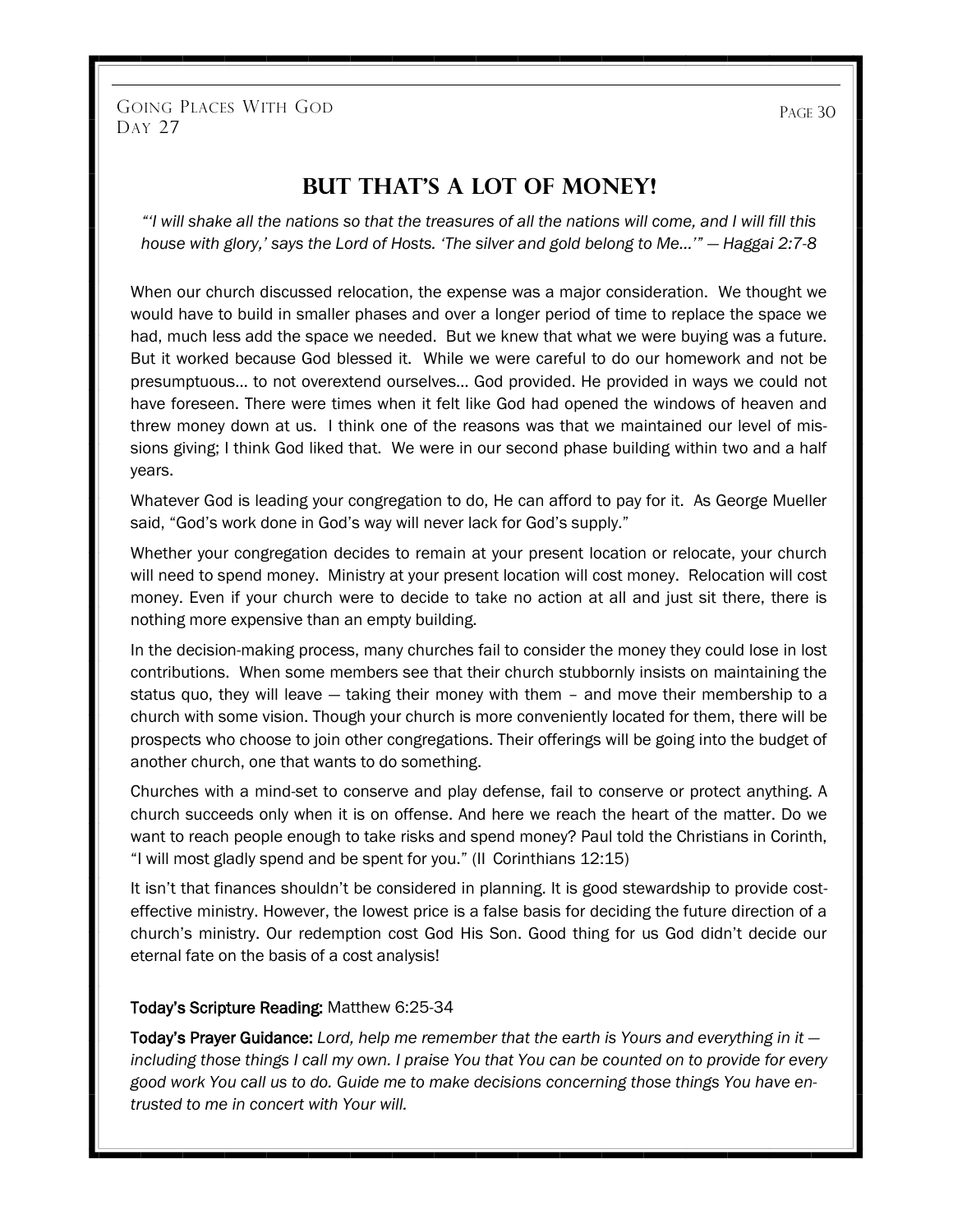GOING PLACES WITH GOD DAY 28

# **It's About Jesus**

*He is also the head of the body, the church; He is the beginning, the firstborn from the dead so that He might come to have first place in everything. – Colossians 1:18*

After the annual Senior Adult Day service, with all of the usual recognitions, one of the members approached me, glowing. "Preacher, this is what it's all about!" he remarked with approval. I thanked the member in the spirit of his kind gesture, but then thought, "No, this isn't what it's all about."

It's not about your grandfather who was a charter member of the church. It's not about the stained glass windows, as beautiful as they are. It's not about the traditional Christmas Eve service which is always conducted so beautifully. It's not about your friends in your Sunday School class. It's not about your mother who faithfully led the Women's Missionary Union for so many years. It's not about your past or your traditions or your building or your fellow church members. It's not about you and it's not about us. It's about Jesus!

Expressing love and appreciation is one thing. But when people start sharing the spotlight with Jesus, a church is in trouble. When tradition has a place of authority beside the Word of God, they are in trouble. When people come to church as a little fish, hoping to be a big fish in a small pond, there is trouble. When Jesus' priorities for His church have to be cleared with a "church boss," something is just plain rotten!

When it's about Jesus, He is the main topic of conversation. Church members seek new ways to introduce Him to others. They seek to know Him better and want to do His will. In fact, they adapt their lives to give Him obedience. When it's about Jesus, church members seek His glory; And He gets the credit.

> *For from Him and through Him and to Him are all things. To Him be the glory forever. — Romans 11:36*

#### Today's Scripture Reading: Colossians 1:15-29

Today's Prayer Guidance: *Lord, I confess that "our church" is Your church and it is all about You. Protect me from the temptation to try to make it about me. I renounce every claim to ownership of Your church I have ever made. Help us, as a church, to make it about Jesus and to keep it that way.*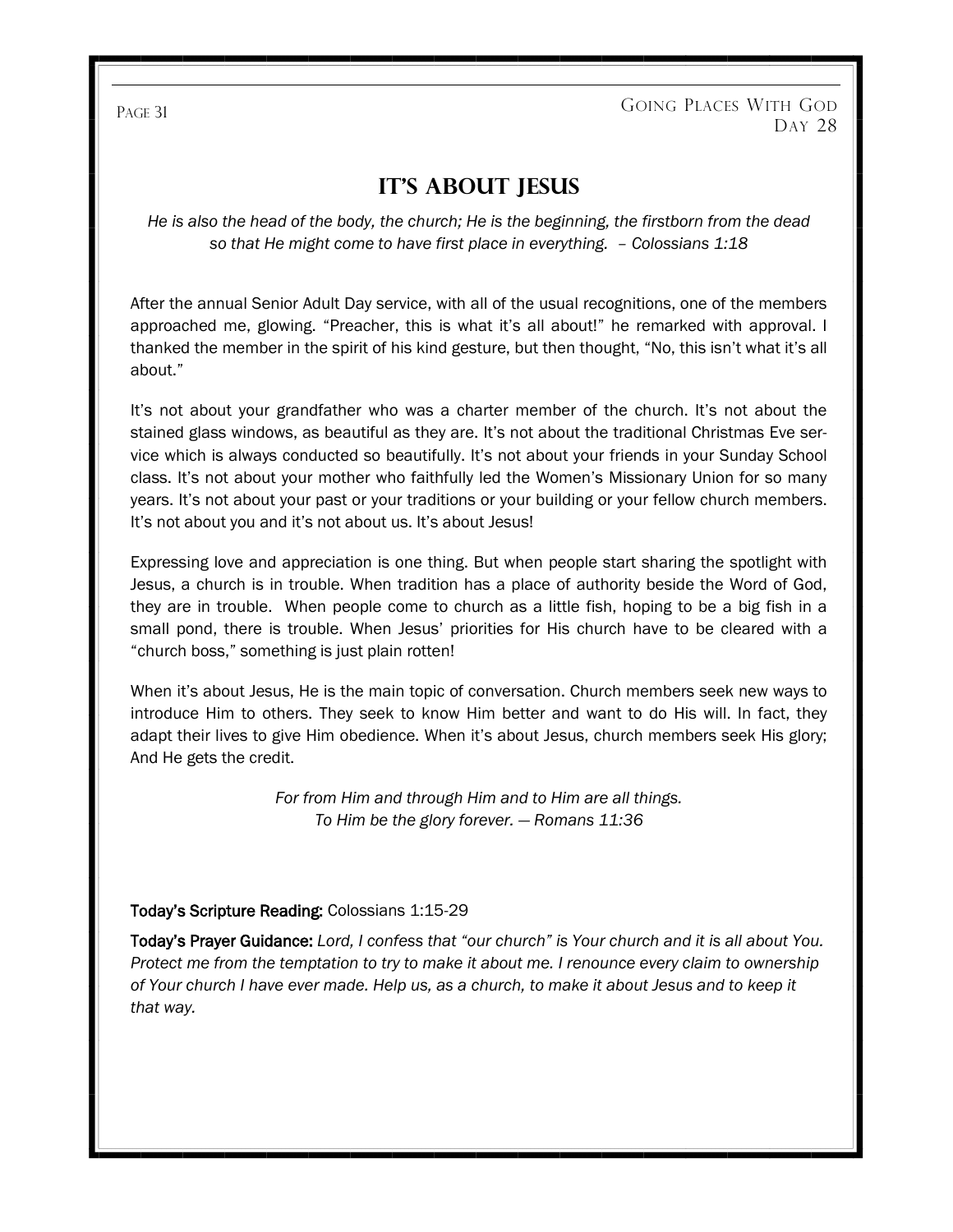GOING PLACES WITH GOD DAY 29

**The Flexibility of Faith**

*By faith Abraham, when he was called, obeyed and went out to a place he was going to receive as an inheritance; he went out, not knowing where he was going. By faith he stayed as a foreigner in the land of promise, living in tents. — Hebrews 11:8-9*

Flexibility is the ability to adapt to changing circumstances without losing one's focus or joy. The flexible person isn't stubbornly rigid or obstinate, but able to go with the flow, making the best of the situation.

Abraham was such a person. He was told by God to leave home, a place at that time, of considerable wealth. He was to leave without knowing where he was going; there was no itinerary provided. He was told only that God would lead him to the right place. For the rest of his life, Abraham and his family lived in tents, not houses. They would often strike camp and move to another place. It was a permanent impermanence. No one would choose it, but faith made it possible.

Abraham and his family would live in a foreign land and in a different culture than the one from which they had come. The Bible teaches that we, as believers, live in a "time of temporary residence" (1 Peter 1:17). We don't fit in. We are not from around here. This is not our home.

Abraham left not knowing where he was going, but knowing Whom he was following. And that was all he needed. With his vital connection to the Lord, he could adapt to anything else, without losing his focus or joy.

It is unbelief and disobedience that keeps us in a rut (which would be a grave with both ends kicked out). Faith makes us flexible. As a church member you may need to demonstrate flexibility to adopt new methods to reach your community or you may need to show flexibility to move to a new location. Regardless, flexibility is a continuing need of God's people.

#### Today's Scripture Reading: Numbers 9:15-23

Today's Prayer Guidance: *Father God, we have done church in familiar ways because we found comfort in the familiarity. But I'm learning that You don't always hang out in the familiar places. You like to do new things in new ways and reach new people. Help me, Lord, to adapt and go with You.* 

PAGE 32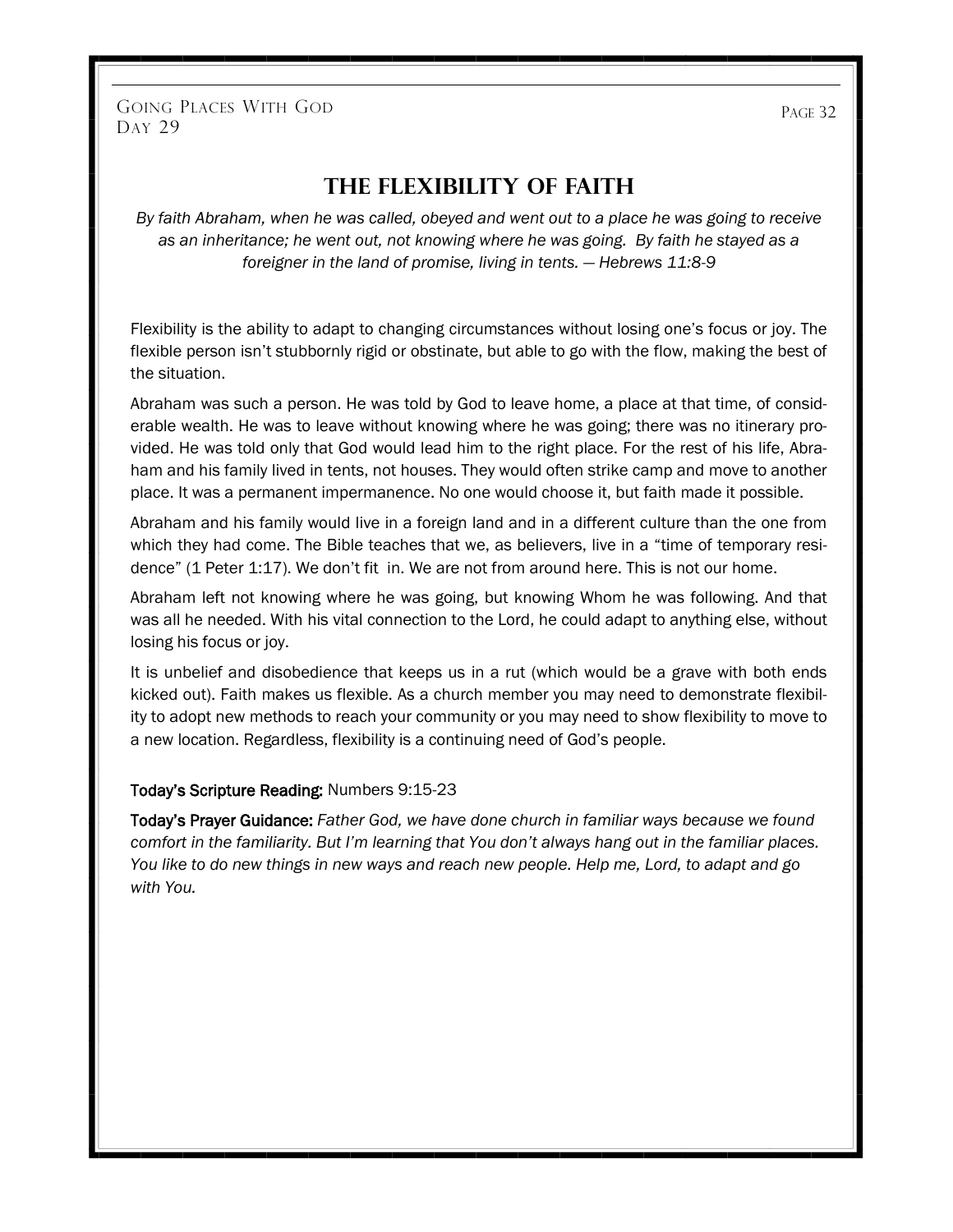# **No Church Will Grow to Need the Space It Does Not Provide**

*When the feet of the priests who carry the ark of the Lord, the Lord of all the earth, come to rest in the Jordan's waters, its waters will be cut off. The water flowing downstream will stand up in a mass. — Joshua 3:13*

When the children of Israel entered the Promised Land, they had to cross the Jordan River. The river was in flood stage and fording it with children and possessions wasn't an option. God told Joshua that He would do something similar to what He had done forty years before at the Red Sea. Only this time, the priests, carrying the Ark of the Covenant, would lead the procession. The waters would not stop flowing until the priest's feet were in the water. And suddenly, they were standing on dry ground!

Some churches are waiting until they achieve the growth to justify building the facilities they need. It's a "chicken or egg thing." And which came first? The space. Here's why:

The lack of space can prevent growth from ever taking place. We are talking growth space here, not a prettier church parlor or a gym. However, lacking one part of your growth space can prevent growth for the church as a whole. If you have a great building but lack parking, for example, growth can be stopped cold. Church architect, Gary Nicholson, tells of one church he consulted that would grow, hit a ceiling, and then go back down. It turned out that the church's attendance was being limited by the capacity of their preschool space.

Churches need balanced space — balanced in parking, worship, and education space. And balanced throughout the various age groups. If you want to have 500 people in attendance, then you need to provide the space to reach 500 people to worship, park, and attend Sunday School. This can be through multiple services, or whatever strategic use of your buildings and property it takes. But, if you decide to wait until you have 500 people, it will probably never happen.

This is not to say, "If you build it, they will come." Ministries reach people. People reach people. Buildings do not reach people.

Even perfect space would be of limited value in a declining community. If you are in a community that is changing demographically, if your church is torn by division, or if your congregation is unwilling to evangelize the people living in your community, then space is not your most pressing problem.

Nevertheless, no church will grow to need the space it does not provide. It is like pouring concrete. First, the framer builds the form to hold it. Then, you pour in the concrete to fill it.

Now, here's where you as a member of the church come in: you have to be willing to take that first step into the water.

#### Today's Scripture Reading: Second Kings 4:1-7

Today's Prayer Guidance: *Lord, is it possible the reason we don't already have more people is because we didn't set a place at the table for them? Help me Lord, to do my part to make room for more. And help me to always make more room in my heart.*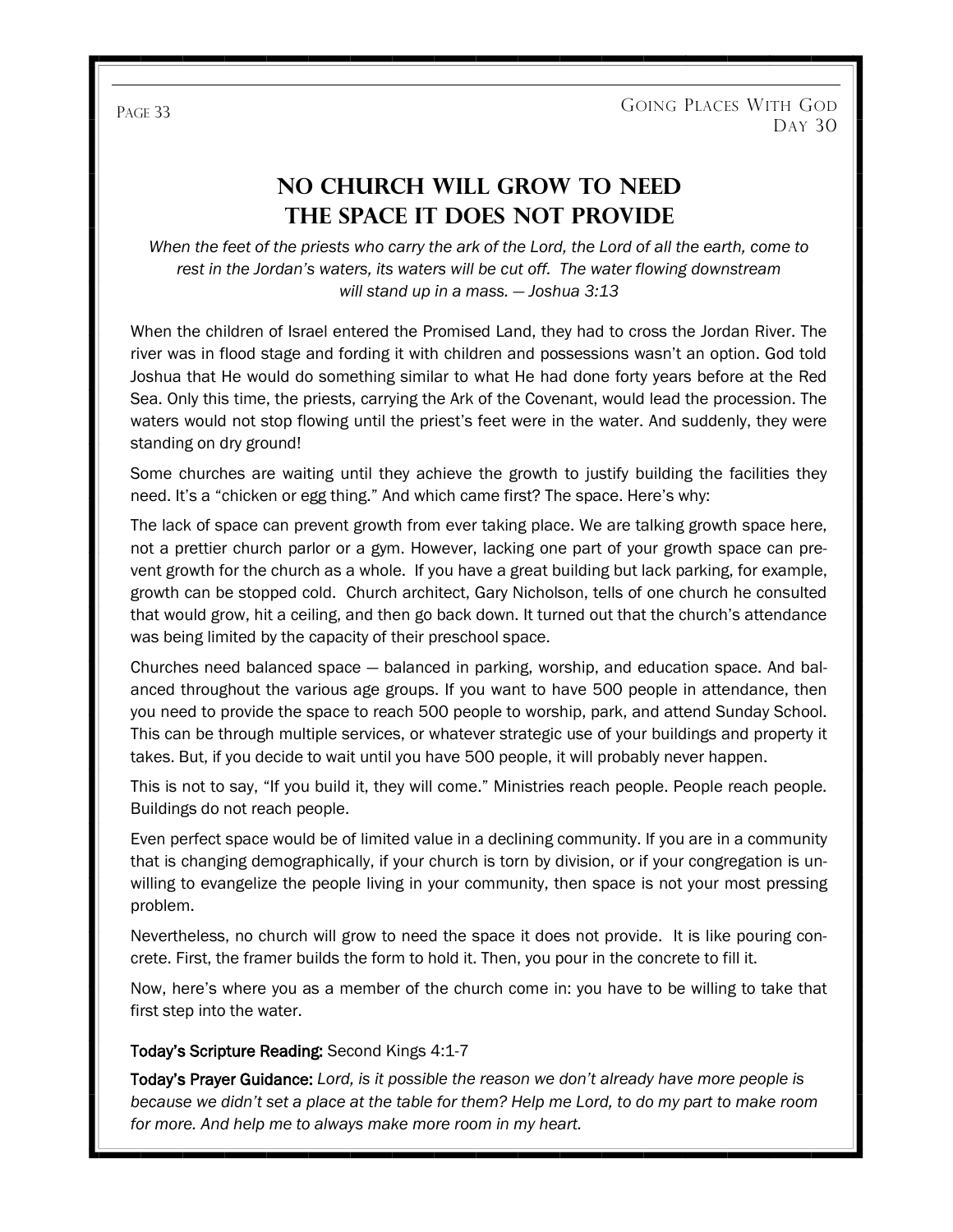GOING PLACES WITH GOD PAGE 34 DAY 31

## **All on the Altar**

*God tested Abraham and said to him, "Abraham!" "Here I am," he answered. "Take your son," He said, "your only son Isaac, whom you love, go to the land of Moriah, and offer him there as a burnt offering…" — Genesis 22:1-2*

For family devotions, Martin Luther once read the account in Genesis 22 of Abraham offering Isaac on the altar. His wife, Katie, said, "I do not believe it. God would not have treated his son like that!" "But, Katie," Luther replied, "He did."

God called on Abraham to be willing to give up his son. Isaac, the long-awaited son of promise – his only son whom he dearly loved. Yet, Abraham had his knife in the air to kill him before God stopped him.

Sometimes, when God makes big demands of us, He doesn't always stop us from meeting those demands. God has the right to demand anything of us He wants. And He is perfectly comfortable in calling on us to sacrifice our ambitions to have a "cutting edge church" or to give up a beloved building. The question is not whether God will make extreme demands on our lives, but whether we are willing to lay our all on the altar.

> *Is your all on the altar of sacrifice laid? Your heart does the Spirit control? You can only be blest and have peace and sweet rest As you yield Him your body and soul.*

— Hoffman

The Lord told Abraham, "For now I know that you fear God, since you have not withheld your only son from Me" (Genesis 22:12). This devotional guide was designed to help you and your fellow church members determine God's will about relocating your church facilities. Don't be surprised if, in some way, the Spirit leads you to lay your all on the altar.

#### Today's Scripture Reading: Romans 12:1-11

Today's Prayer Guidance: *Lord Jesus, whatever you lead our church to do, I will obey you. I may not like the final decision. It may cost me time or money, or time, or my memories, but as you gave Your all for me, my all is on the altar for You.*